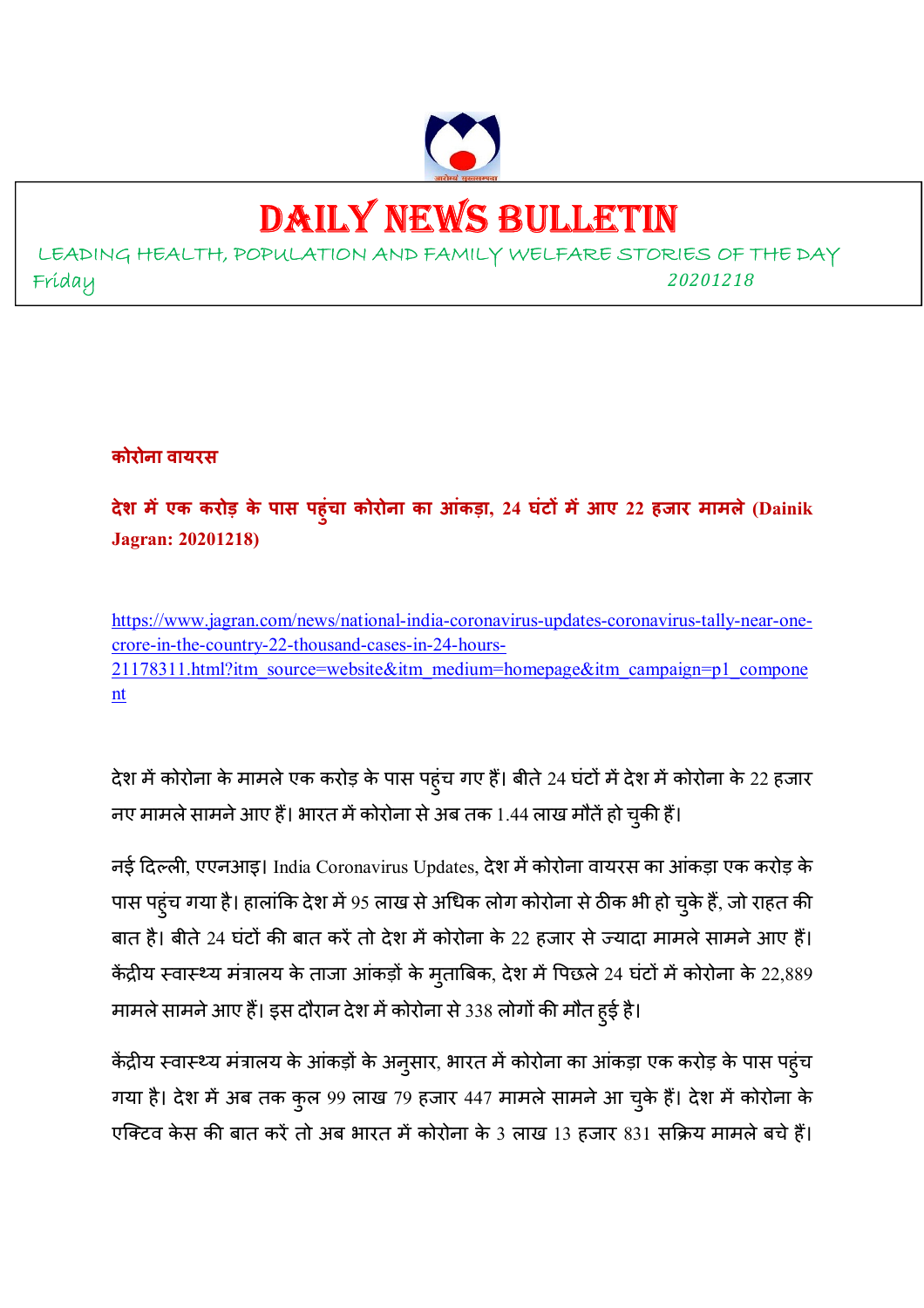इसके अलावा देश में कोरोना से अब तक ठीक होने वाले मरीजों की संख्या 95 लाख 20 हजार 827 हो गई है। भारत में कोरोना से मौत का आंकड़ा 1 लाख 44 हजार 789 है।

कोरोना के सक्रिय मामलों में कमी

देश में कोरोना के सक्रिय मामलों में भी लगातार कमी आ रही है। बीते 24 घंटों में देश में कोरोना के  $8,535$  एक्टिव केस कम हुए हैं। इससे एक्टिव केस की दर 3.14% है। देश में कोरोना से ठीक होने वाले मरीजों की संख्या भी बढ़ रही है। भारत में कोरोना से बीते 24 घंटों में 31,087 लोग ठीक हुए हैं। इससे कोरोना की रिकवरी दर 95.40% हो गई है। देश में कोरोना की मृत्यु दर 1.45% है।

देश में अब तक 15.89 करोड़ कोरोना टेस्ट

देश में कोरोना की जांच का आंकड़ा भी बढ़ रहा है। देश में अब तक 15 करोड़ से ज्यादा सैंपलों की कोरोना जांच की जा चुकी है। भारतीय चिकित्सा अनुसंधान परिषद (Indian Council of Medical Research, ICMR) की तरफ से जारी आंकड़ों के मुताबिक, देश में गुरुवार(18 दिसंबर) तक  $15,89,18,646$  सैंपलों की जांच हो चुकी है, जिनमें से  $11,13,406$  टेस्ट कल किए गए हैं।

#### **Implications of the mutated coronavirus in the UK (The Indian Express: 20201218)**

https://indianexpress.com/article/explained/mutated-coronavirus-in-uk-implications-7109120/

A mutated variant of the novel coronavirus has been associated with recent infections in England. What is it? What does it mean for people's response to vaccines? Is the strain in India?

Mutated coronavirus in UK: implicationsA mutation means a change in the genetic sequence of the virus. In the case of SARS-CoV-2, which is an RNA virus, a mutation means a change in the sequence in which its molecules are arranged.

A mutated variant of the novel coronavirus SARS-CoV2 has been associated with recent infections in England. The question being raised is whether the mutation could affect people's response to vaccines — and scientists say this is unlikely. The virus has undergone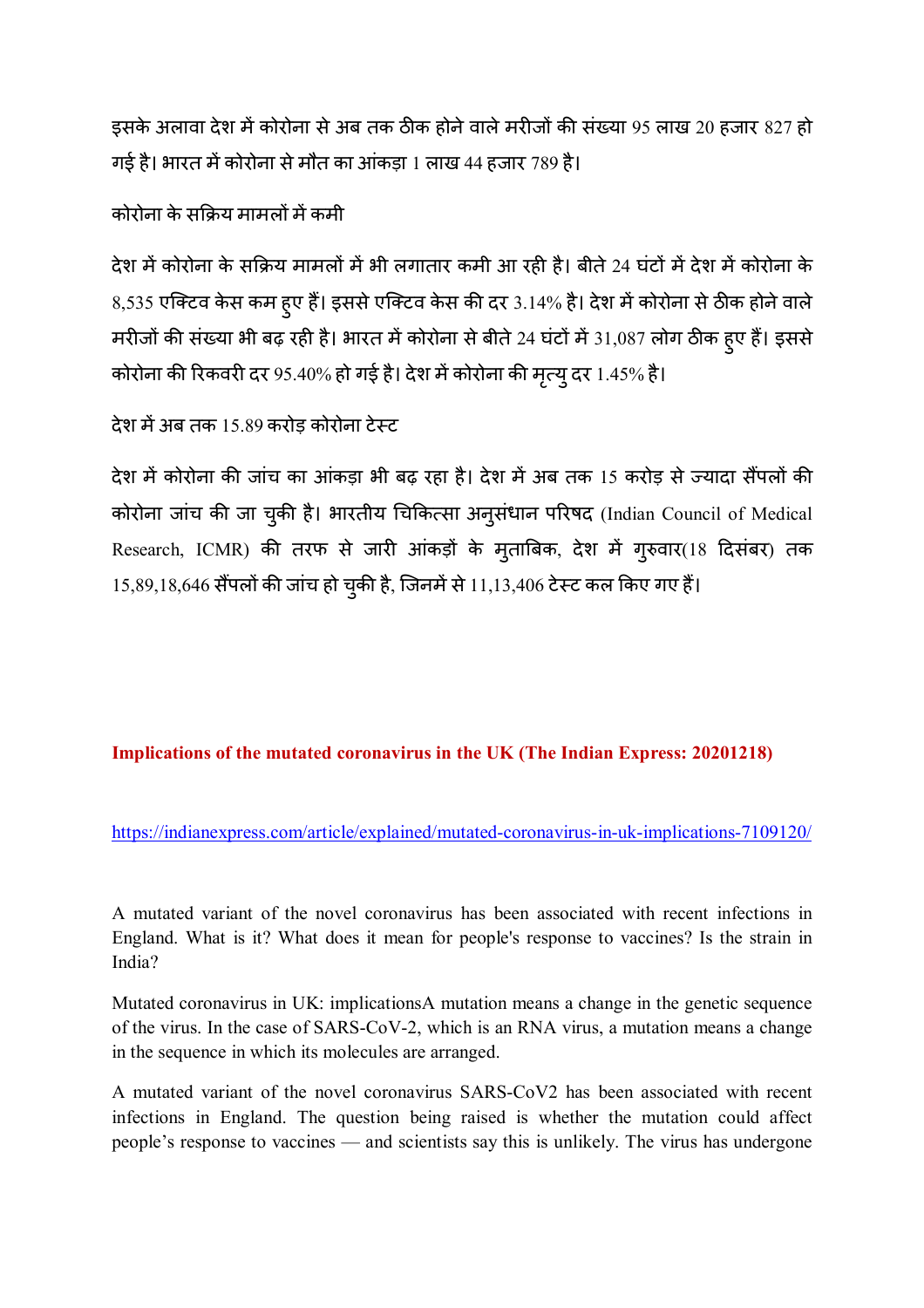several mutations since it first infected humans, which scientists say is neither unexpected nor a cause for panic.

What is a mutation?

A mutation means a change in the genetic sequence of the virus. In the case of SARS-CoV-2, which is an RNA virus, a mutation means a change in the sequence in which its molecules are arranged. A mutation in an RNA virus often happens when the virus makes a mistake while it is making copies of itself.

Only if the mutation results in a significant change in the protein structure can the course of a disease be altered, said Prof V Ravi, retired Head of the Department of Neurovirology at NIMHANS (National Institute of Mental Health and Neuro-Sciences), Bengaluru.

What is the new mutation?

UK researchers have identified it as N501Y. The virus carrying this mutation has caused 1,100 new infections in 60 local authority areas, according to reports quoting UK Health Secretary Matt Hancock. The Consortium for Covid-19 genomics UK (COG-UK) has been tracking the mutation and is likely to provide a critique soon.

Prof Ravi said that it is likely to be a mutation in the spike protein. There has been a single nucleotide change in one portion of the spike protein, so there would be no bearing on the disease biology or even diagnostics, he said.

Is a mutation in the spike protein particularly significant?

Dr Gagandeep Kang, Professor at Christian Medical College, Vellore, said that in general, there would be more concern about a mutation in the spike region than other regions of the coronavirus genome. It is the coronavirus spike protein that binds to a human protein to initiate the process of infection. So, changes here could possibly affect how the virus behaves in terms of its ability to infect, or cause severe disease, or escape the immune response made by vaccines — but these are theoretical concerns at the moment, Dr Kang said.

Through the pandemic, over 4,000 mutations have been detected in the spike region. This one appeared initially in Brazil in April, in a small proportion of cases. Since numbers have gone up in the UK, Dr Gang stressed the need to understand why the increase and what it means. At the moment, however, there is no data to indicate severity or faster spread.

What can it mean for people's response to coronavirus vaccines?

Several coronavirus vaccines are designed to create antibodies targeting the spike protein. But the vaccines target multiple regions on the spike, while a mutation refers to a change in a single point. So, if there is one mutation, it does not mean vaccines would not work, Dr Kang said. But changes in the virus will be tracked around the world because there is now unprecedented sequencing capacity and data sharing.

Should we worry about these changes?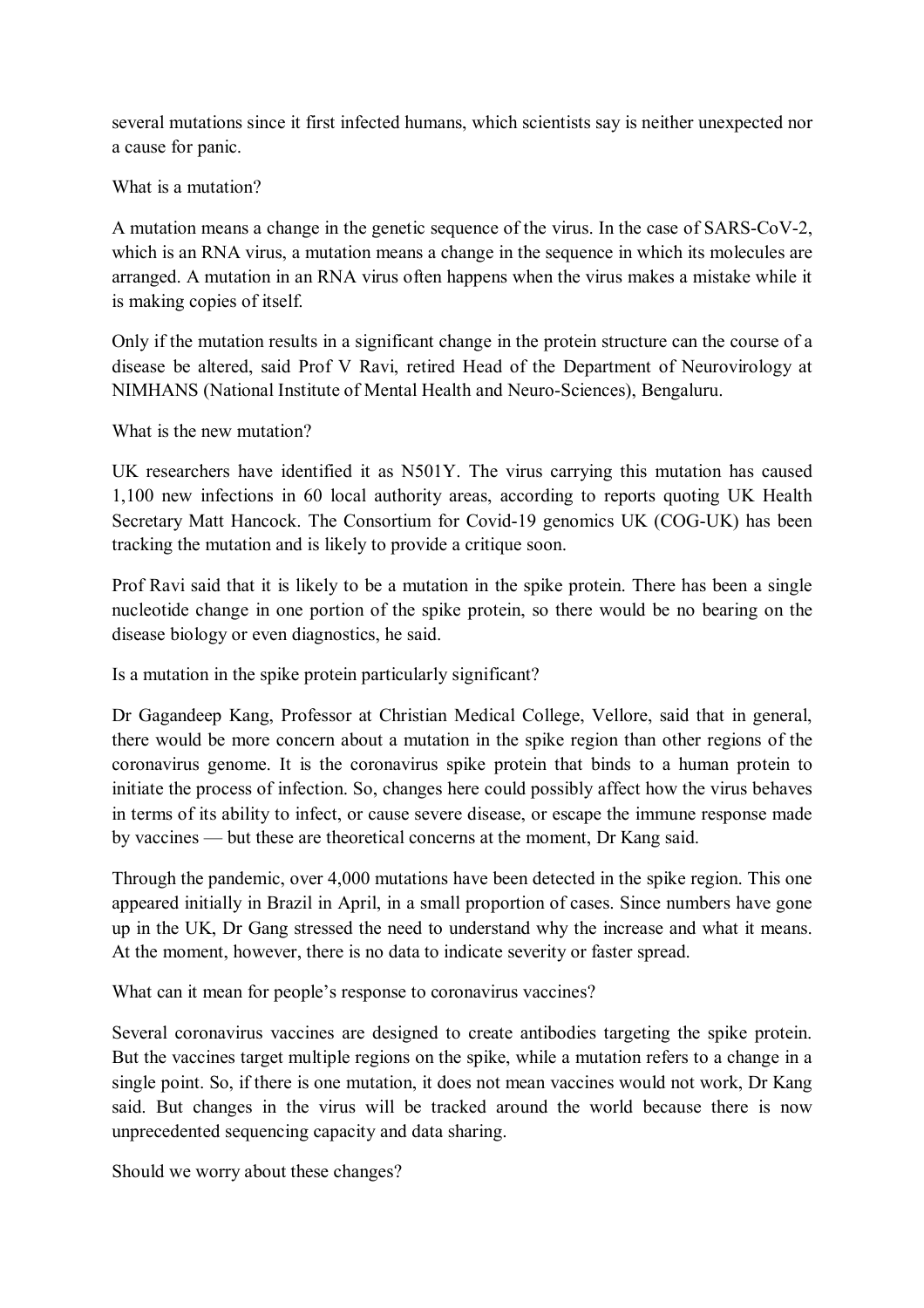Mutations will keep happening and the new virus variants will survive or disappear depending upon our immune

response and their ability to multiply and transmit, said Prof Arindam Maitra of the National Institute of Biomedical Genomics. But all SARS-CoV-2 strains are genetically similar to one another, and scientists do not expect these mutations to have a significant impact on their ability to cause more severe disease than what has been observed so far.

"Many mutations mean nothing at all, or at least are more successful for reasons we don't know. For instance a different strain may be more transmissible, but cause less disease. Bottom line is that we need to monitor, but at present, there is no evidence that the new strain in UK is more transmissible nor severe nor resistant to treatment or vaccination," Dr Marc-Alain Widdowson, Director of Institute of Tropical Medicine, Antwerp, told The Indian Express.

"We have not seen this variant in India," said Dr Rakesh Mishra, Director, CISR-Centre for Cellular and Molecular Biology (CCMB), Hyderabad. "But we are watching out for mutations as they are constantly happening. For the moment, it is not something to be worried about and is restricted to a few countries."

Scientists at CCMB have analysed several thousand SARS-CoV-2 genomes from India available in the public domain. Dr Mishra said there are no indications so far that the UK mutation has more affinity to the ACE-2 receptor (the human protein with which the virus spike protein binds). Also, it is not proven that there are clinical and immunological consequences.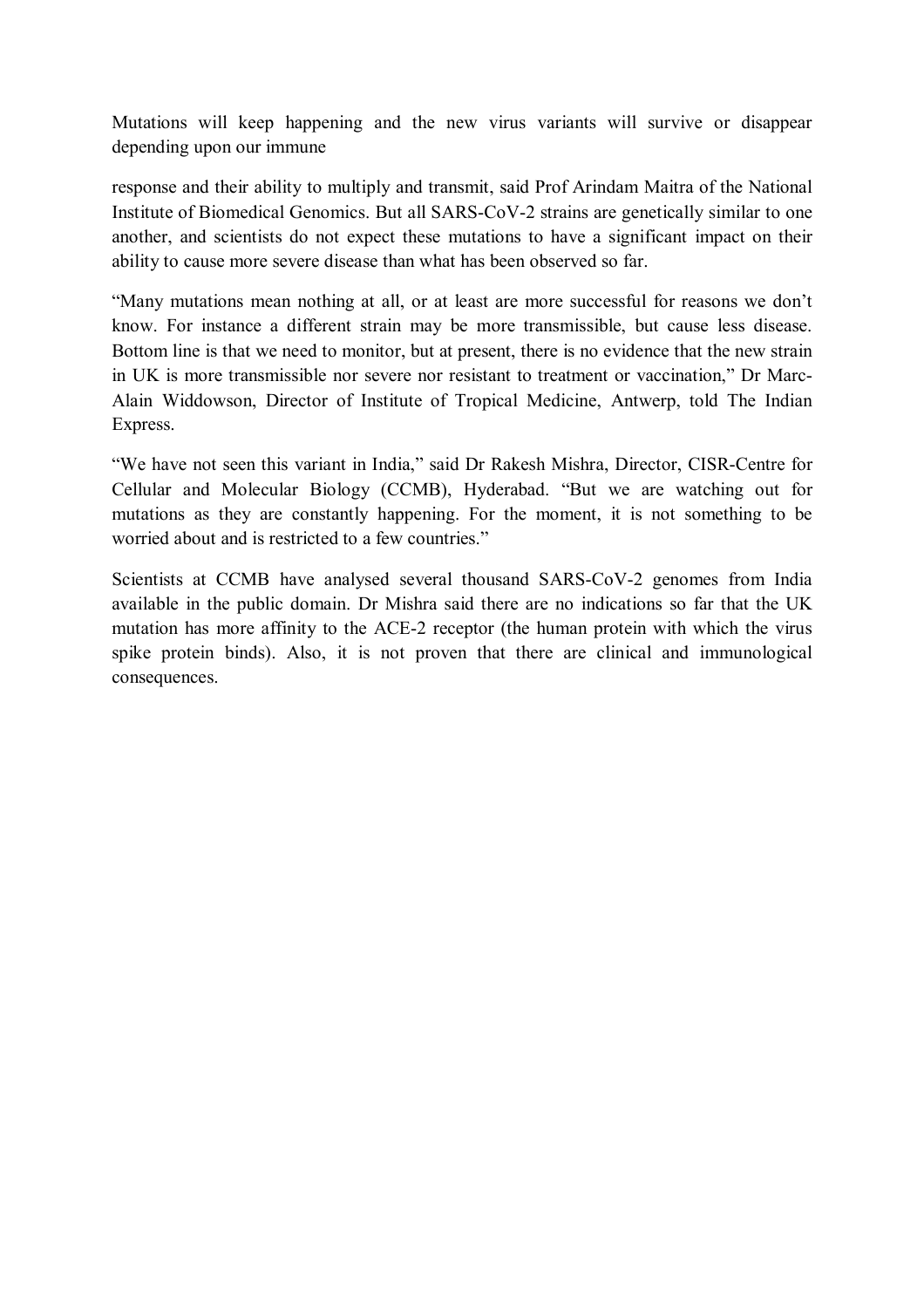#### **Corona Vaccine (Hindustan: 20201218)**

https://epaper.livehindustan.com/imageview\_519719\_85868972\_4\_1\_18-12- $2020\,4\text{ i}\,1\text{ s}$ f html

# टीके की पहली खुराक के असर पर नजरें



नई दिल्ली | मदन जैडा

पूरी दुनिया में कोरोना के टीकाकरण की तैयारियां तेजी पर हैं। कुछ देशों में टीकाकरण शुरू भी हो चुका है, लेकिन इस बीच दनिया का ध्यान कोविड टीके के सिंगल और डबल डोज के प्रभावों की तरफ आकर्षित हुआ है। विशेषज्ञों का मानना है टीकाकरण में इस बात का खासा महत्व होगा कि किस टीके की सिंगल डोज भी कारगर रहती है।

देश से बाहर अब तक जो तीन टीके तैयार हुए हैं, उनमें तीनों ऐसे हैं जिनकी पहली डोज भी कारगर है। ऑक्सफोर्ड-एस्ट्राजेनेका की सिंगल डोज दो डोज से भी ज्यादा प्रभावी है। फाइजर की एकल डोज भी असरदार पाई गई है। हालांकि कितना प्रतिशत असर होगी, यह स्पष्ट नहीं है। तीसरे

#### कितना कारगर यह महत्वपर्ण

वर्धमान महावीर मेडिकल कालेज के कम्युनिटी विभाग के निदेशक प्रोफेसर जुगल किशोर ने कहा कि यह बेहद महत्वपूर्ण है कि किस टीके का असर पहली खुराक के साथ ही शुरू होता है तथा किस टीके का असर दोनों खुराक लेने के बाद होता है। यदि पहली खुराक लेने के बाद ही टीके का कुछ असर शुरू हो जाता है तो ऐसे टीके को राष्ट्र प्राथमिकता देंगे। एक तो बचाव जल्द शुरू हो जाएगा। दूसरी डोज लगने तक भी संक्रमण से कुछ हद तक बचाव होगा। तीसरे,

यदि किसी कारणवश कोई व्यक्ति दूसरी डोज नहीं ले

पाता है तो उसकी पहली डोज निरर्थक नहीं जाएगी। वे

कहते हैं कि जब कई टीके बाजार में उपलब्ध हो जाएंगे

और उनके सभी तरह के प्रभाव सामने होंगे तो इससे

सरकारों के लिए यह चयन करना अ़ुम्सान रहेगा

कि किस टीके को वह लगान्र⊦र्चाहते हैं । निश्चित



टीके मॉडर्ना को अमेरिका समेत कई देशों में मंजूरी देने की तैयारी की जा रही है, इसकी भी पहली डोज कारगर पाई गई है। नेचर जर्नल में प्रकाशित एक शोध में कहा गया है कि फाइजर के बाद मॉडर्ना के टीके की एकल डोज का

असरदार होना महत्वपूर्ण है। मॉडर्ना

देंगे, जिनकी पहली खुराक से ही असर शुरू हो जाता है। टीके के एक डोज लेने पर यह बिना लक्षणों वाले संक्रमण को रोकने में कारगर है। जबकि इसकी दोनों डोज लेने के बाद यह कोरोना के लक्षणों वाले

संक्रमण को 94 फीसदी तक रोकती है। साथ ही संक्रमण की भयावह स्वरूप को भी काफी कम करती है।

.<br>रूप से ऐसे टीकों

को लोग पाथमिकता

# कोवैक्सीन को दो से आठ डिग्री पर रखा जा सकेगा

नई दिल्ली | विशेष संवाददाता

भारतीय चिकित्सा अनुसंधान परिषद (आईसीएमआर) ने दावा किया है कि उसके और भारत बायोटेक द्रारा देश में विकसित किए गए कोरोना के टीके कोवैक्सीन के पहले चरण के नतीजे प्रभावित रहे हैं। यह टीका 2-8 डिग्री तापमान पर सुरक्षित रखा जा सकेगा।

कोवैक्सीन टीके के पहले चरण के नतीजों को लेकर साइंस जर्नल .<br>मेडरेक्सीव में शोधपत्र भी प्रकाशित किया गया है। आईसीएमआर ने यह शोधपत्र टिवटर पर साक्षा किया है। इसमें कहा गया है कि पहले चरण के मानवीय परीक्षण कुल 375 लोगों पर हुए थे। पहले चरण के परीक्षणों में टीके के दुष्प्रभाव को देखा जाता है। शोधपत्र में कहा गया है कि इस दौरान कछ लोगों में हल्के साइड इफेक्ट देखे गए.

#### सभी समूहों में टीके के अच्छे प्रमाव दिखे

आईसीएमआर ने टवीट कर दावा किया कि इन नतीजों से साफ है कि टीका सुरक्षित पाया गया है तथा उससे प्रतिरोधकता देखी गई है। तीनों फार्मूलों में यह देखा गया है। सभी समूहों में टीके के अच्छे प्रभाव देखे गए हैं। भारत के टीकाकरण कार्यक्रम के हिसाब से यह तापमान बेहद उपयुक्त है।

जिन्हें आसानी से दूर कर दिया गया। एक मामले में गंभीर दुष्प्रभाव आए थे, लेकिन जांच के बाद चला कि वह टीके के कारण नहीं हुआ था। इन लोगों को टीके तीन श्रेणियों में टीके की अलग-अलग मात्रा प्रदान की गई थी।

#### **Corona Vaccine (Hindustan: 20201218)**

https://epaper.livehindustan.com/imageview\_519719\_85864298\_4\_1\_18-12-2020\_4\_i\_1\_sf.html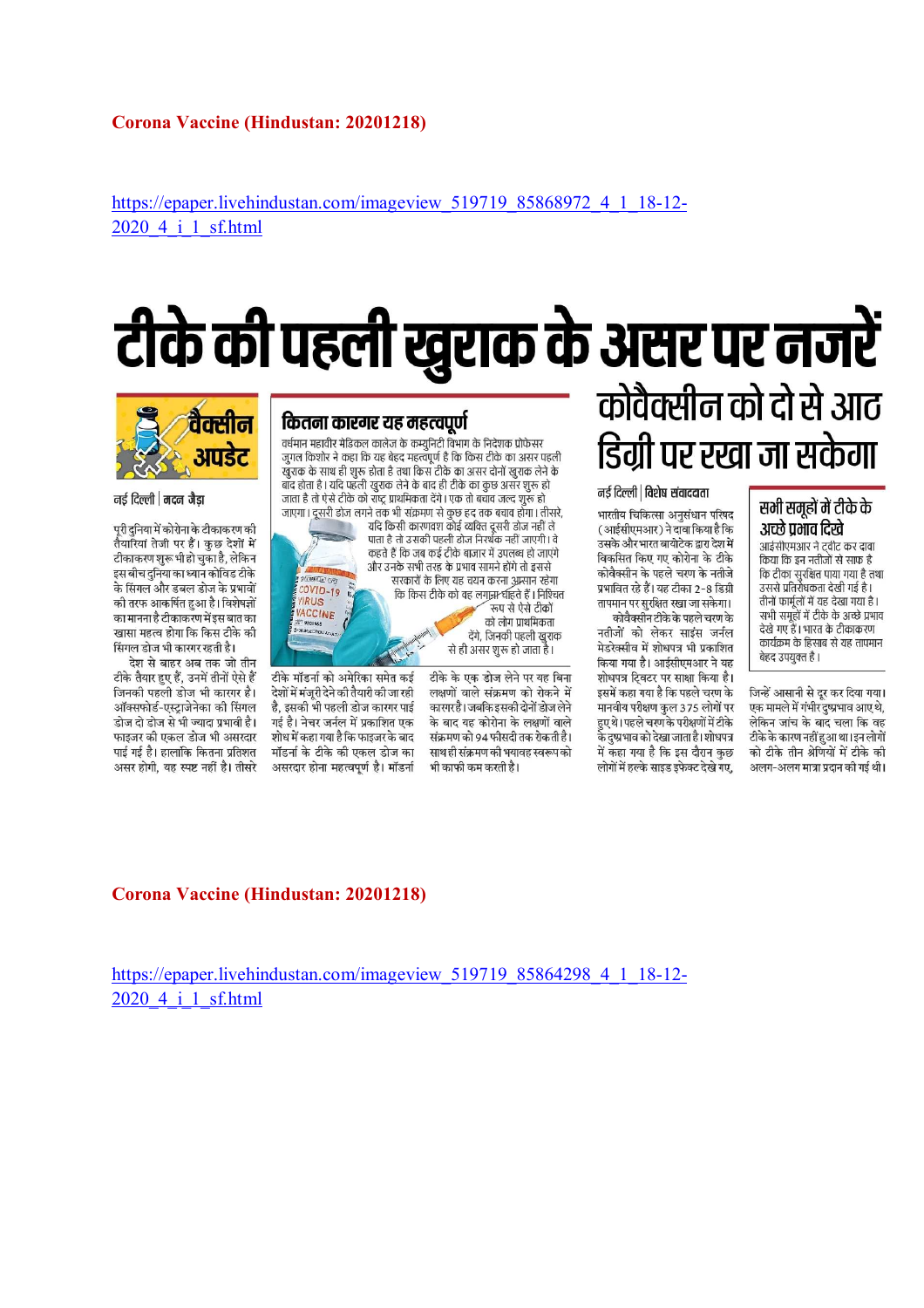# बच्चों के लिए कोरोना की वैक्सीन आने में समय

### इंतजार

- अगले साल तक शोध के नतीजे आने के बाद होगा तय
- 12 साल से कम उम्र के बच्चों पर अभी शुरू ही हुआ शोध

मानना है कि मौजूदा वैक्सीन बच्चों के लिए सुरक्षित नहीं हो सकती है और दवा कंपनियों को उनके लिए अलग से ट्रायल शुरू करना होगा।वैज्ञानिकों ने अलग-अलग आयु वर्ग के लोगों के ऊपर वैक्सीन को लेकर शोध किए हैं, जिनके परिणाम अभी सामने नहीं आए हैं।

### वाशिंगटन | एजेंसी

पूरी दुनिया की नजर फिलहाल कोरोना के टोके पर टिकी हुई है। इस समय कोरोना के कई टीके अपने अंतिम चरण के टायल में हैं। अमेरिका में फाइजर की वैक्सीन 16 साल के ऊपर के लोगों को लगाई जाएगी। ऐसे में सवाल है कि क्या बच्चों को कोरोना वैक्सीन मिल पाएगी। कई लोग चिंतित हैं, कि वैक्सीन लगने की इस दौड़ में उनके बच्चे कहां खड़े होते हैं। हालांकि बच्चों को वैक्सीन दी जाएगी या नहीं इसके बारे में अभी कुछ कहना मुश्किल है। डॉक्टरों का

**भारत बायोटेक क कोरोना वै सीन 'Covaxin' के तीसरेफे ज के #ायल के \$लए AIIMS को नह%ं\$मल रहेवॉलं'टयर (Hindustan: 20201218)** 

https://www.livehindustan.com/national/story-covid19-vaccine-news-coronavirusvaccination-aiims-unable-to-find-required-number-of-volunteers-for-phase-3-trial-of-bharatbiotech-covaxin-vaccine-3690335.html

भारत बायोटेक के कोविड-19 टीके के तीसरे चरण के ट्रायल लिए अखिल भारतीय आयुर्विज्ञान संस्थान (एम्स) को पर्याप्त संख्या में स्वेछा से टीकाकरण कराने वाले लोग (वॉलंटियर) नहीं मिल रहे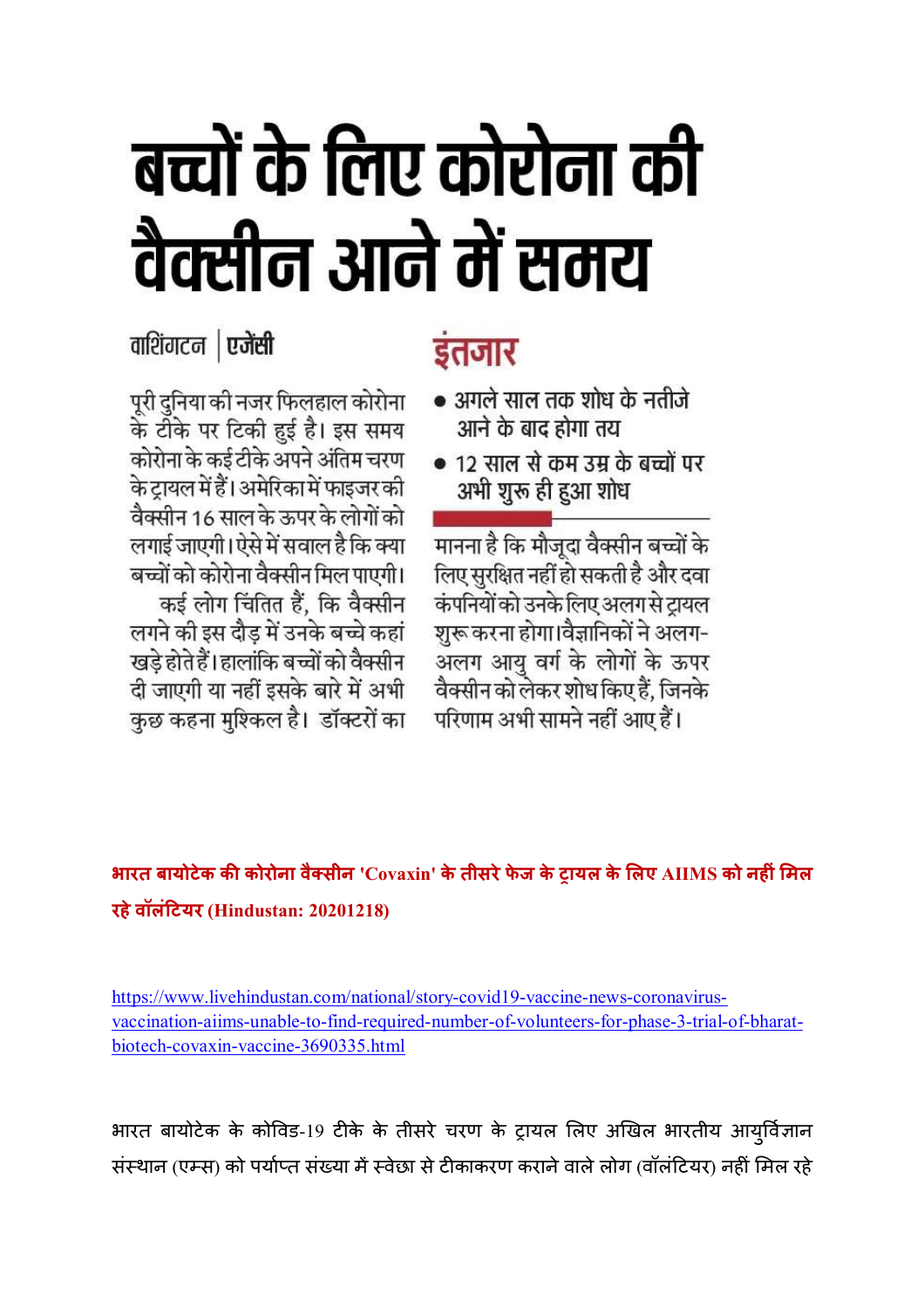हैं। अधिकारियों का कहना है कि लोग यह सोच कर नहीं आ रहे हैं कि जब सबके लिए टीका जल्दी ही उपलब्ध हो जाएगा तो ट्रायल में भाग लेने की क्या जरूरत है।

भारत बायोटेक के कोवैक्सिन नामक टीके के अंतिम चरण के ट्रायल के लिए निर्दिष्ट संस्थानों में से एक एम्स है। ट्रायल के लिए संस्थान को लगभग 1,500 लोग चाहिए। कोवैक्सिन का निर्माण, भारत बायोटेक और भारतीय आयुर्विज्ञान अनुसंधान परिषद (आईसीएमआर) द्वारा संयुक्त रूप से किया जा रहा है।

एम्स में सामुदायिक चिकित्सा विभाग में प्रोफेसर और इस अध्ययन के प्रधान निरीक्षक डॉ. संजय राय ने कहा, 'हमें 1500 से 2000 के लगभग लोग चाहिए थे, लेकिन अभी तक केवल 200 लोग आए हैं। लोग इस प्रक्रिया में यह सोचकर भाग नहीं ले रहे हैं कि जब टीका सबको मिलने वाला है तो ट्रायल में भाग लेने की क्या जरूरत है।' उन्होंने कहा कि जब स्वेच्छा से आने वाले लोगों को प्रकिया के बारे में बताया जाता है तब वे इसमें भाग लेने से मना कर देते हैं।'

#### ट्रायल में भाग लेने का सुझाव दिया

डॉ. राय ने कहा,'क्लिनिकल ट्रायल की प्रक्रिया के बारे में जानने के बाद लोग भाग लेने से यह कहकर मना कर देते हैं कि जब टीका जल्दी ही मिलने वाला है तो इसमें भाग क्यों लिया जाए।' उन्होंने कहा कि जब पहले चरण का ट्रायल शुरू होने वाला था तब उन्हें सौ प्रतिभागियों की जरूरत थी लेकिन 4,500 आवेदन मिले थे। दूसरे चरण के ट्रायल के समय भी अस्पताल को चार हजार आवेदन मिले थे। डॉ. राय ने कहा कि लोगों को ट्रायल में भाग लेना चाहिए। उन्होंने कहा कि वह टीके के ट्रायल में भाग लेने की आवश्यकता के बारे में जागरूकता फैलाने के लिए विज्ञापन, ईमेल और फोन कॉल का सहारा लेने की योजना बना रहेह।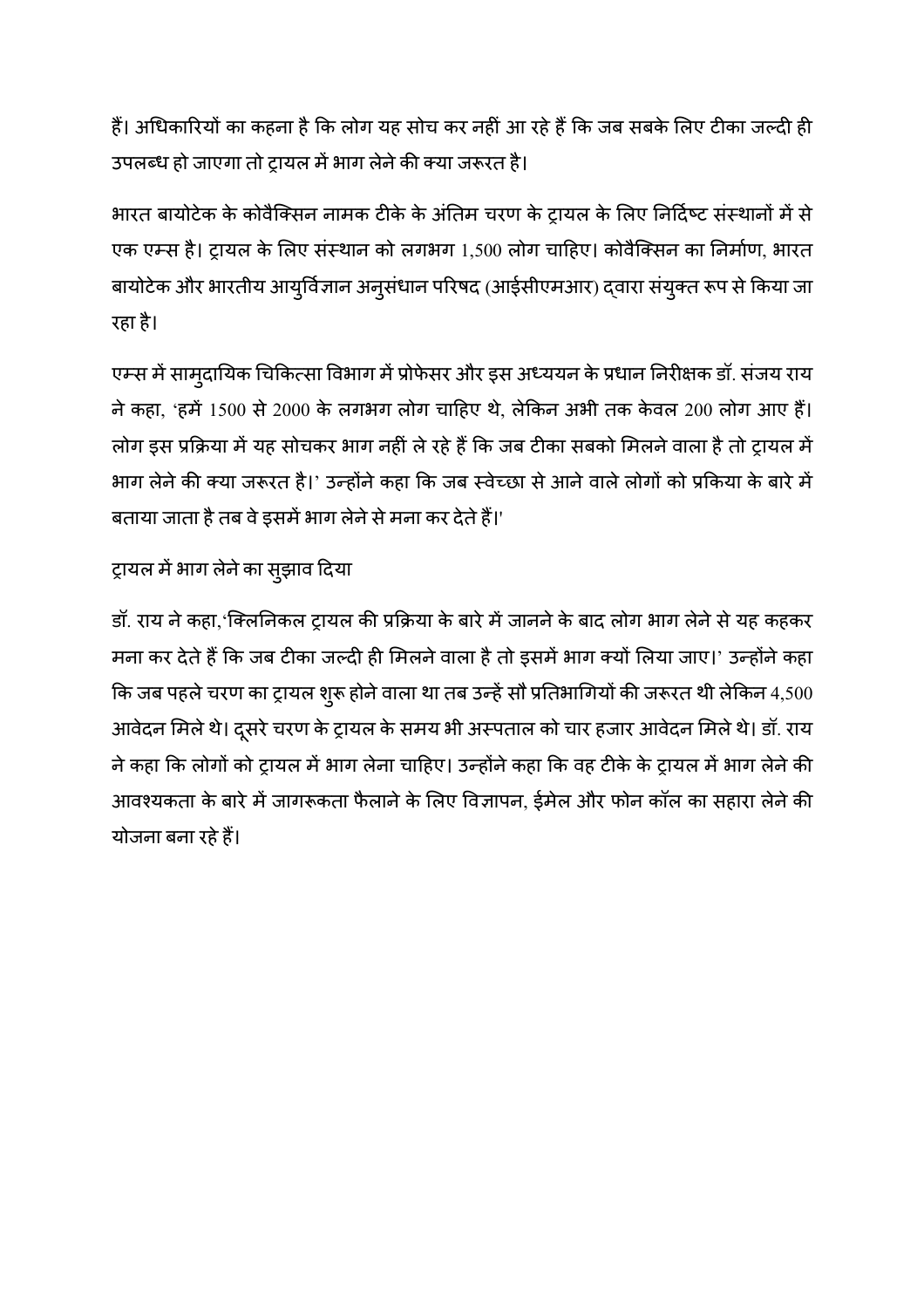#### **Nearly 70% Indians unwilling to take Covid-19 vaccine, finds study (The Indian Express: 20201218)**

https://indianexpress.com/article/india/nearly-70-indians-unwilling-to-take-covid-19-vaccinefinds-study-7109474/

LocalCircles, a community social media platform, surveyed more than 18,000 people from 242 districts across the country.

At least 69 per cent of Indians are hesitant to take a vaccine against the novel coronavirus, a study conducted this month by LocalCircles has found. This number has increased from October, when 61 per cent said they were reluctant to take the shot.

LocalCircles, a community social media platform, surveyed more than 18,000 people from 242 districts across the country. Of the respondents, 66 per cent were men and 34 per cent women. The first study was conducted between October 15 and 20, while the second was done from December 10 to 15.

Sachin Taparia, the founder of LocalCircles, said the key reasons for the hesitancy were the limited information about side-effects, efficacy levels, and a growing belief that one would not be infected with the disease due to high immunity levels.

The average daily caseload from around Diwali in mid-November to mid-December has declined from 50,000 cases a day to 25,000. This is also a reason to explain the unwillingness, Taparia said.

Taparia suggested government measures to curb fake news on vaccines. "Governments need to keep citizens updated at every step about vaccine trial results, both about successes and adverse events. With high penetration of social media, the risk of fake information going viral is high," Taparia said, adding that authentic and timely information could play a role in converting people into "vaccine champions."

In a separate independent survey of healthcare professionals, 45 per cent said they were willing to take the vaccine as soon as it was made available, while 55 per cent comprised of workers who would either defer vaccination or hadn't yet decided what to do.

The study, coordinated by Dr Abdul Ghafur to understand health workers' attitudes towards Covid vaccination, received 1,424 responses. "The findings reveal significant concerns and suggest potential solutions," Dr Ghafur said.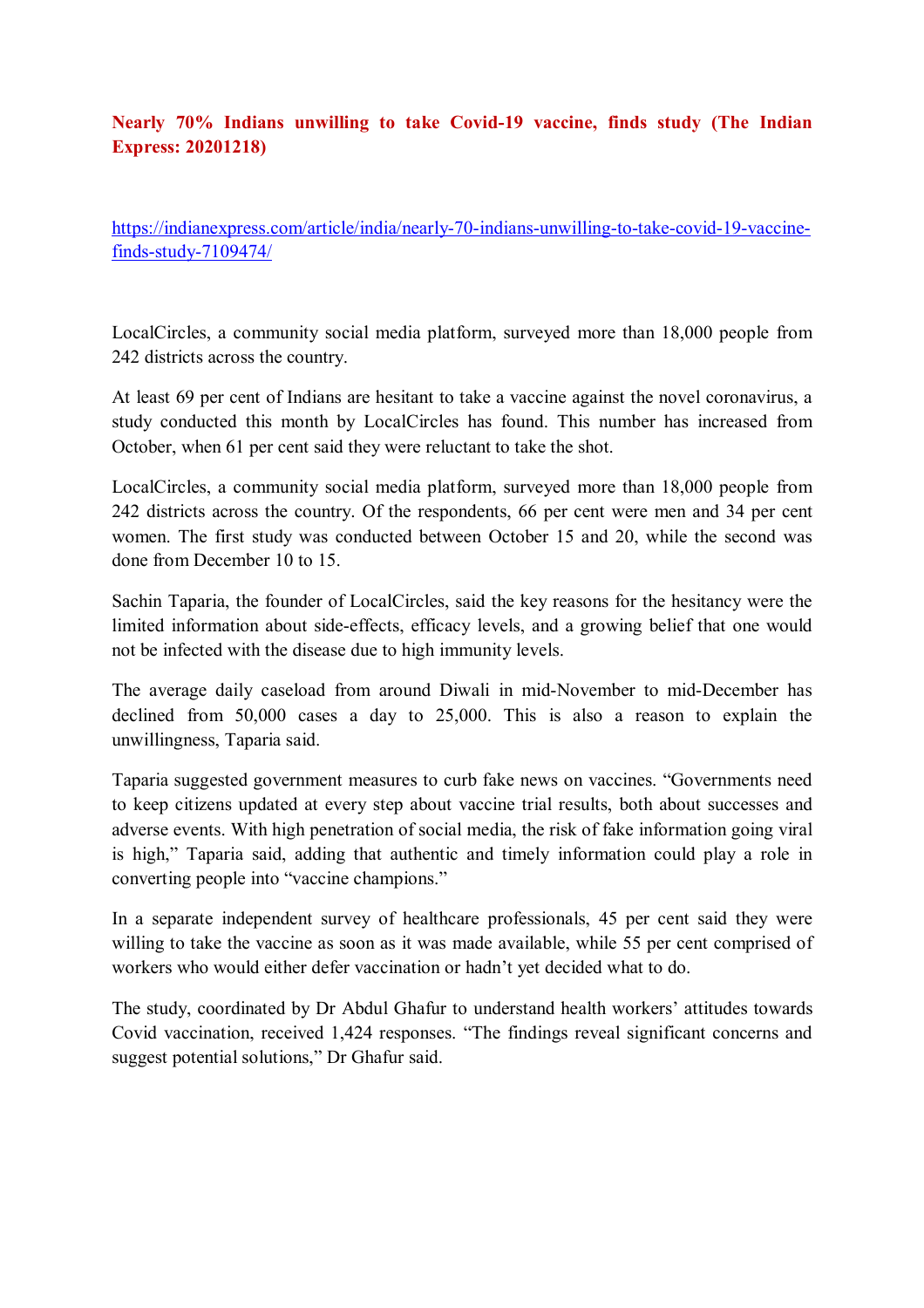#### **हाइपरट
शन**

#### हाइपरटेंशन को कंट्रोल करने में मददगार हैं ये पांच सुपरफूड्स (Hindustan: 20201218)

https://www.livehindustan.com/lifestyle/story-hypertension-diet-these-five-superfoods-arehelpful-in-reducing-hypertension-3688563.html

भागती-दौड़ती जिंदगी में लोग अक्सर खाने-पीने को लेकर लापरवाही बरतते हैं, जिससे कई बीमारियों की चपेट में आने के साथ लम्बे समय तक अस्त-व्यस्त जीवनशैली रखने के कारण लोग हाइपरटेंशन के भी शिकार हो जाते हैं। अपनी जीवनशैली में सही बदलाव लाते हुए डाइट में पोटेशियम, कैल्शियम और मैग्नीशियम की अच्छी मात्रा लेते हैं, तो आप अपने ब्लड प्रेशर को नियंत्रित कर सकते हैं। आज हम आपको ऐसे सुपरफूड्स के बारे में बता रहे हैं, जिनके नियमित सेवन से आप हाइपरटेंशन की बीमारी से बच सकते हैं।

#### हाइपरटेंशन क्या है

हाइपरटेंशन को ही उच्च रक्तचाप व हाई बीपी की समस्या कहते है, जिसमें धमनियों में रक्त का दबाव बढ़ जाता है। इस दबाव की वृद्धि से रक्त की धमनियों में रक्त का प्रवाह बनाए रखने के लिए दिल को अधिक काम करने की आवश्यकता पड़ती है। 130/80 mmHg से ज्यादा रक्त का दबाव होने पर व्यक्ति हाइपरटेंशन या हाई ब्लड प्रेशर की श्रेणी में आ जाता है। वैसे तो हाई ब्लड प्रेशर शरीर के किसी अंग को कभी भी प्रभावित कर सकता है, लेकिन इससे सबसे ज्यादा नुकसान हृदय को होता है।

#### फायदेमंद सुपरफूड्स

नींबू

नींबू में उच्च मात्रा में विटामिन सी होता है और ये एंटीऑक्सीडेंट्स से भरपूर होता है।ये बॉडी से फ्री रेडिकल्स को खत्म करता है।इसके अलावा नींबू के सेवन से ब्लड वैसल्स फ्लैक्सिबल और सॉफ्ट होती हैं जिससे ब्लड प्रेशर कम होता है।

दही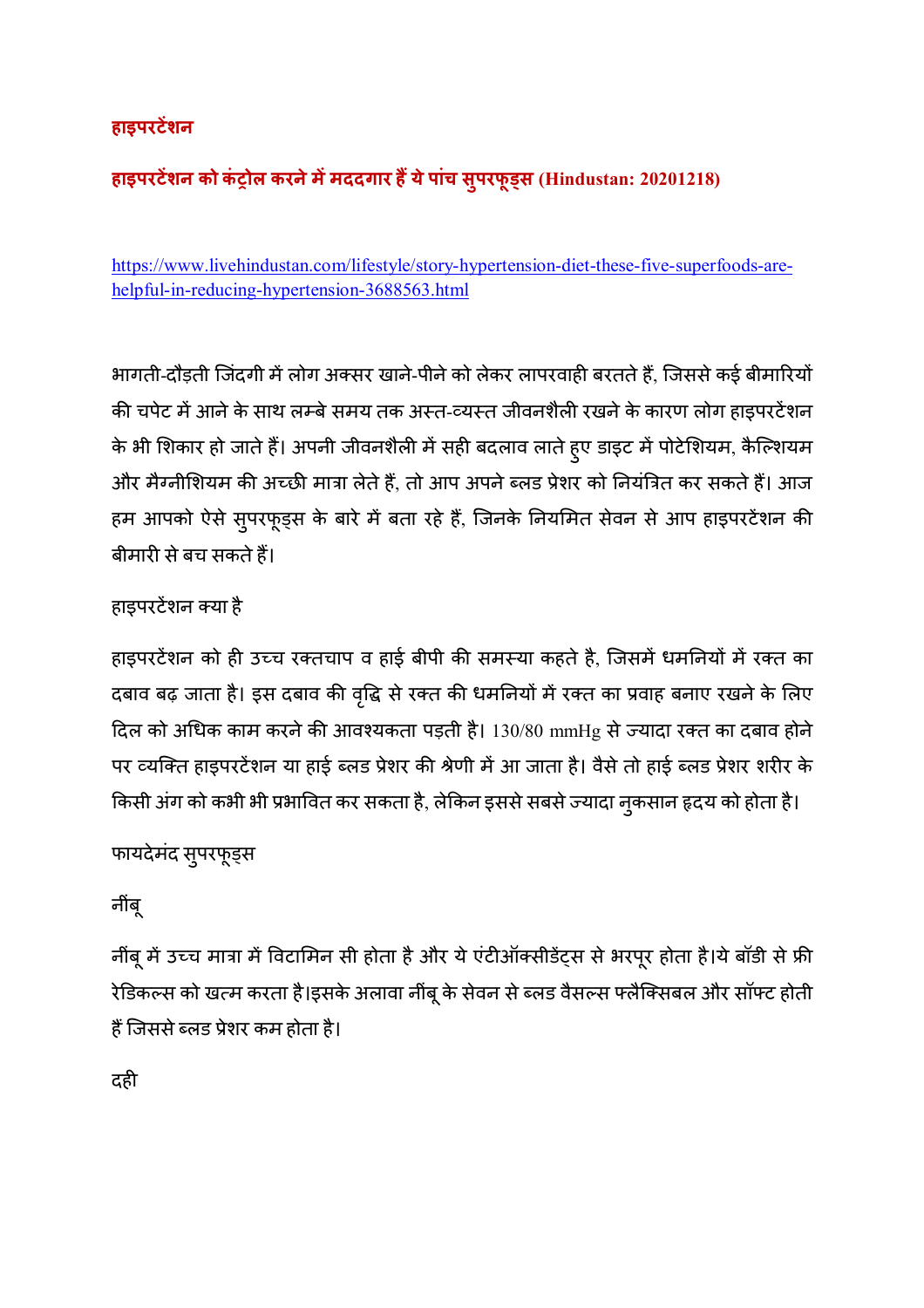दही में प्रोटीन, कैल्शि यम, राइबोफ्लेविन, विटामिन बी 6 और विटामिन बी 12 काफी मात्रा में होते हैं, जो कि उच्च रक्तचाप की समस्यां को कम करते हैं और शरीर को कई प्रकार को लाभकारी अवयव मिलते हैं। दही में कैल्शियम अधिक मात्रा में पाया जाता है।

#### नारियल पानी

जो लोग हाइपरटेंशन की समस्या से परेशान हैं उन्हें बॉडी को हाइड्रेट रखना चाहिए।कोकोनट वॉटर में पोटैशियम, मैग्निशियम और विटामिन सी होता है जो कि ब्लड प्रेशर को कम करता है।

#### लहसुन

गार्लिक के यूं तो कई हेल्थ बेनिफिट्स हैं लेकिन कम लोग ही जानते होंगे कि लहसुन के सेवन से आसानी से ब्लड प्रेशर कम किया जा सकता है। बैड कॉलेस्ट्रॉल लेवल को भी कम करता है।

#### अंडे

अंडे में विटामिन, मिनरल और कई अन्य पौष्टिक तत्व पाए जाते हैं, जो एंडोर्फिन नामक एक रसायन का उत्पाद करते है। यह रसायन हमारे दिमाग में भी पाया जाता है। जो अवसाद व दर्द जैसी समस्याओं से राहत दिलाता है।

#### **-पाइन -#ोक**

**हाथ-पैर म
झनझनाहट महसूस होना -पाइन -#ोक का हैल0ण, न कर
नजरअंदाज (Dainik Jagran: 20201218)** 

https://www.jagran.com/delhi/new-delhi-city-spin-stroke-symptoms-causes-and-treatmentjagran-special-21178285.html

छोटा चीरा लगाकर स्पाइनल कार्ड के लिए रक्त के प्रवाह को पहले की तरह पून: शुरू कराया जाता है।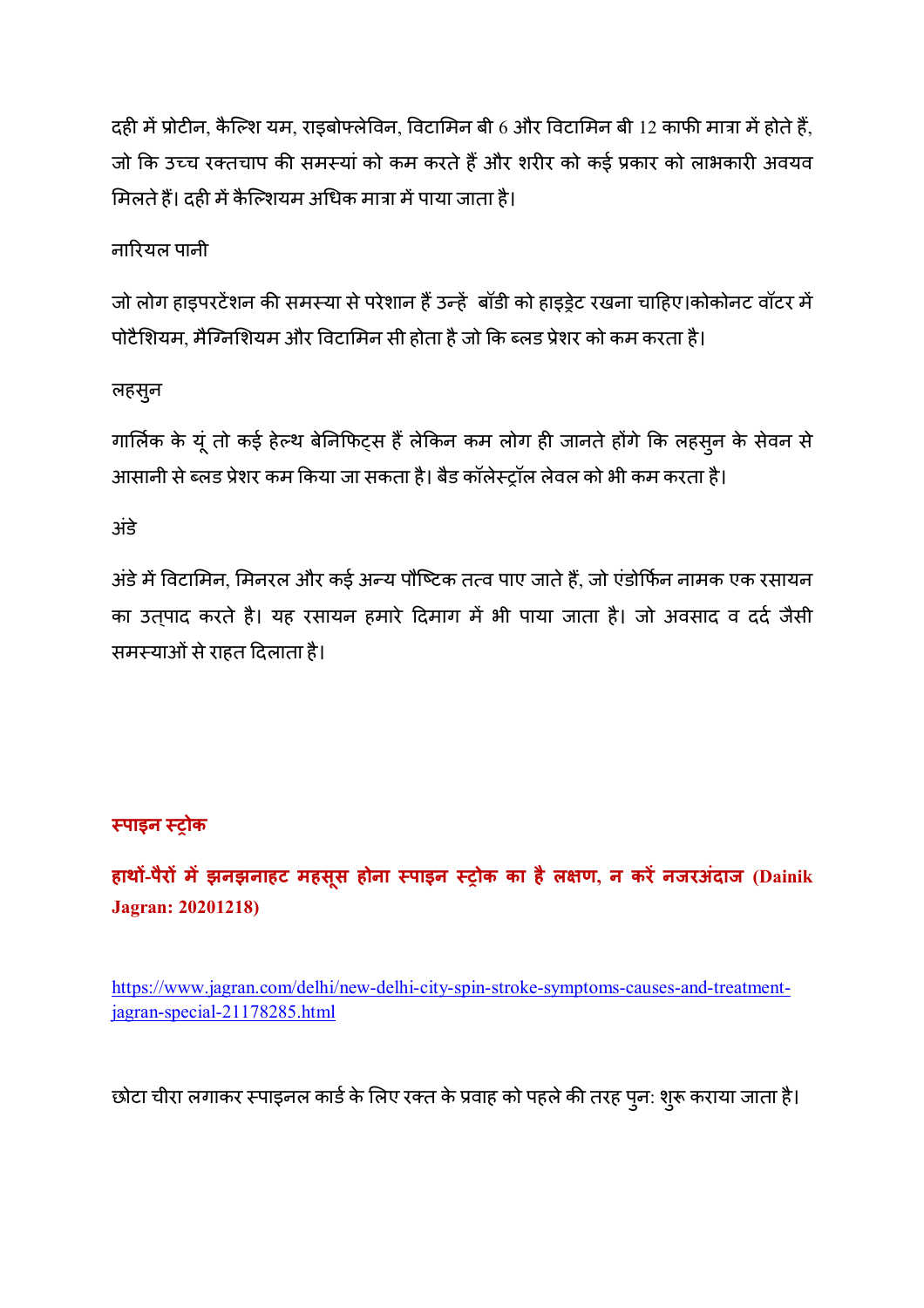गाजियाबाद के न्यूरो सर्जन डॉ. मनीष वैश्य ने बताया कि स्पाइनल कार्ड में रक्त और ऑक्सीजन के न पहुंचने पर होती है स्पाइन स्ट्रोक की समस्या। यदि समय पर मिल जाए उपचार तो नहीं रहता कोई खतरा

नई दिल्ली, जेएनएन। स्पाइन स्ट्रोक, ब्रेन स्ट्रोक से अलग होता है। ब्रेन स्ट्रोक, मस्तिष्क को प्रभावित करता है और मस्तिष्क की ओर होने वाले रक्त प्रवाह को बाधित करता है। जब स्ट्रोक स्पाइनल कार्ड को प्रभावित करता है तो उसे स्पाइन स्ट्रोक कहते हैं। स्पाइनल कार्ड, सेंट्रल नर्वस सिस्टम का भाग है, जिसमें मस्तिष्क भी सम्मिलित है। हालांकि स्पाइन स्ट्रोक के मामले ब्रेन स्ट्रोक से कम होते हैं। कुल स्ट्रोक्स में से महज दो फीसद ही इसके मामले देखने को मिलते हैं। स्पाइन स्ट्रोक के कारण नर्व इंपल्स (संदेश) भेजने में असमर्थ हो जाती हैं। ये नर्व इंपल्स, शरीर की विभिन्न गतिविधियों जैसे हाथ और पैर को हिलाना या ये कहें कि शरीर को नियंत्रित करने में अहम भूमिका निभाती हैं।

जब रक्त का प्रवाह बाधित होता है तो स्पाइनल कार्ड को रक्त के साथ ऑक्सीजन और आवश्यक तत्व मिलने बंद हो जाते हैं, जिससे ऊतकों को नुकसान पहुंचता है। इसके कारण स्पाइनल कार्ड से गुजरने वाले संदेशों में बाधा आती है। अधिकतर स्पाइन स्ट्रोक रक्त के प्रवाह में ब्लॉकेज (ब्लड क्लॉट्स) के कारण होता है। कुछ स्पाइन स्ट्रोक ब्लीडिंग के कारण भी होते हैं, जिसे हैमरेज स्पाइन स्ट्रोक कहते हैं। स्पाइन स्ट्रोक में यदि रोगी को समय पर उपचार न मिला तो मरीज लकवाग्रस्त या अवसाद की गंभीर स्थिति में जा सकता है, लेकिन सही समय पर उपचार मिल जाए तो यह पूरी तरह ठीक भी हो जाता है। चिकित्सक रोगी की स्थिति के हिसाब से दवाओं व सर्जरी से इसका उपचार करते हैं।

स्पाइन स्ट्रोक के लक्षण : स्पाइन स्ट्रोक के लक्षण इस पर निर्भर करते हैं कि स्पाइनल कार्ड का कौन सा भाग कितना प्रभावित हुआ है और उसे कितनी क्षति पहुंची है। अधिकतर मामलों में लक्षण अचानक दिखाई देते हैं, लेकिन कुछ मामलों में लक्षण स्ट्रोक आने के कई घंटे बाद पता चल पाते हैं।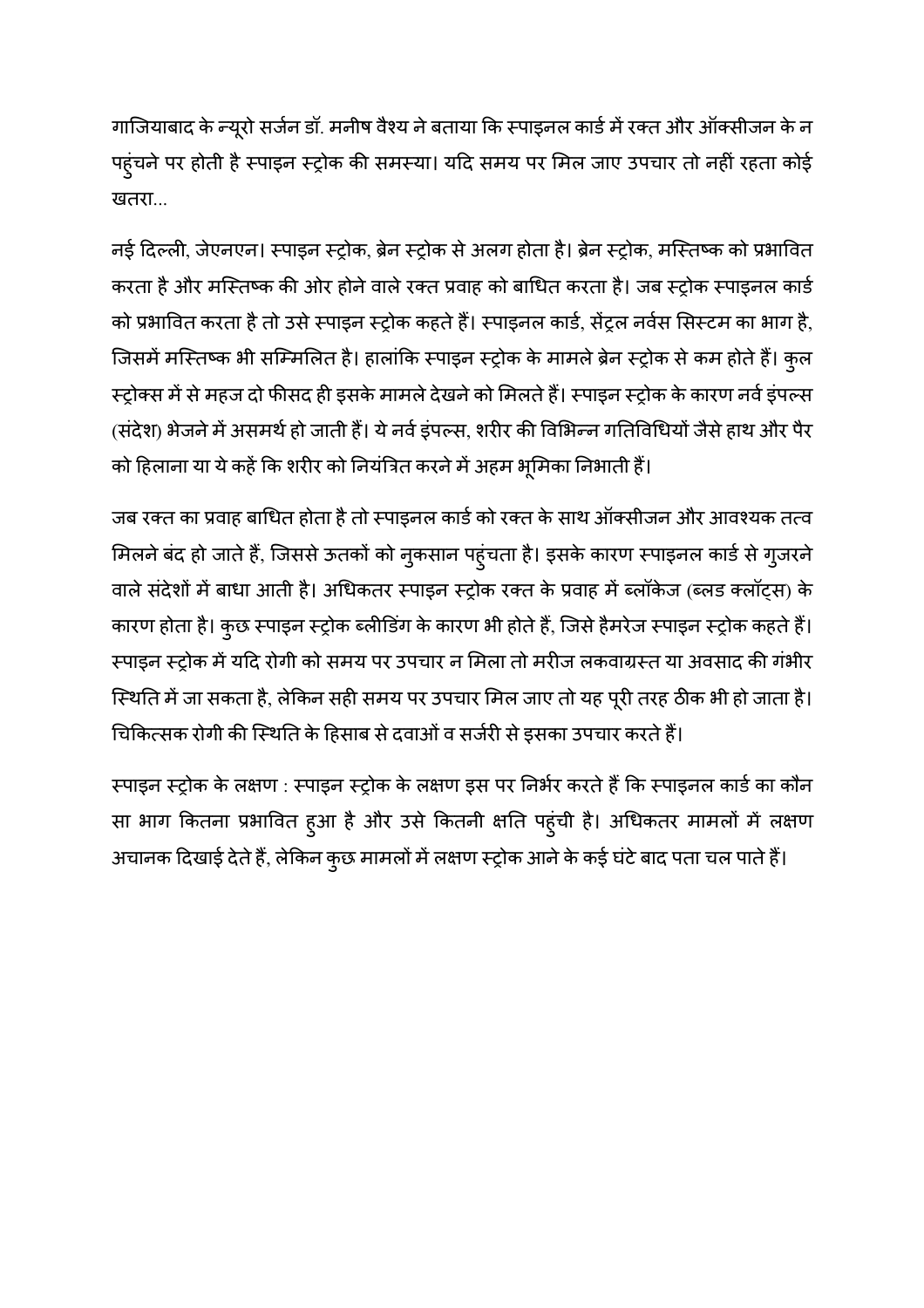

इससे होने वाली परेशानियां: अगर स्पाइनल कार्ड के आगे के भाग को रक्त की आर्पूित कम हुई है तो रोगी के पैर स्थायी रूप से लकवाग्रस्त हो सकते हैं। अन्य जटिलताओं में सांस लेने में कठिनाई होना, मांसपेशियों में कमजोरी आना और शरीर का लचीलापन प्रभावित होना तथा अवसाद की समस्या हो सकती है।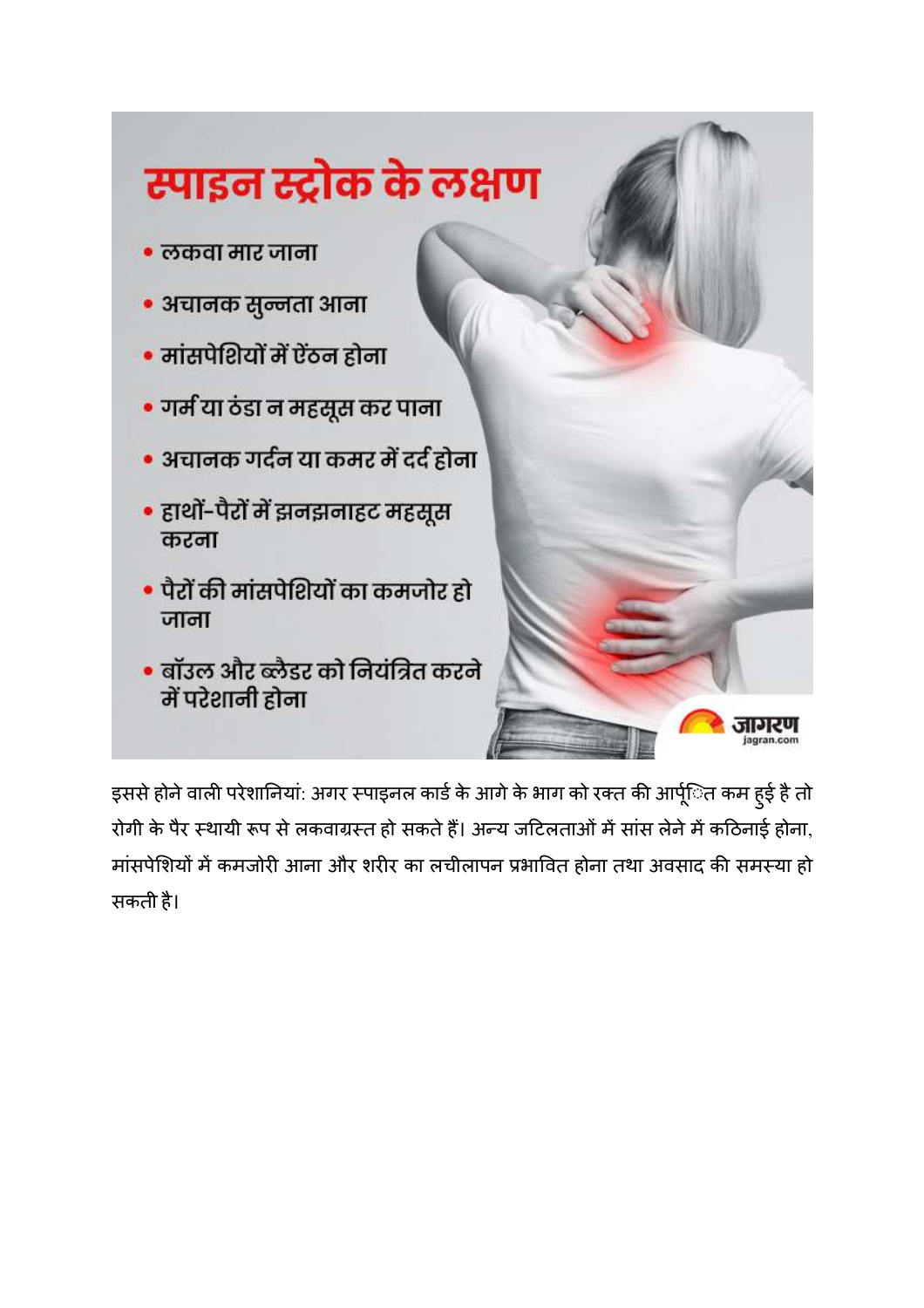

आसान है उपचार: स्पाइनल स्ट्रोक के कुछ मामलों में चिकित्सक स्पाइनल कार्ड पर पड़ रहे दबाव को दवाओं से ठीक कर लेते हैं, जबकि कुछ मामलों में सर्जरी का विकल्प अपनाया जाता है। इसमें छोटा चीरा लगाकर स्पाइनल कार्ड के लिए रक्त के प्रवाह को पहले की तरह पुन: शुरू कराया जाता है।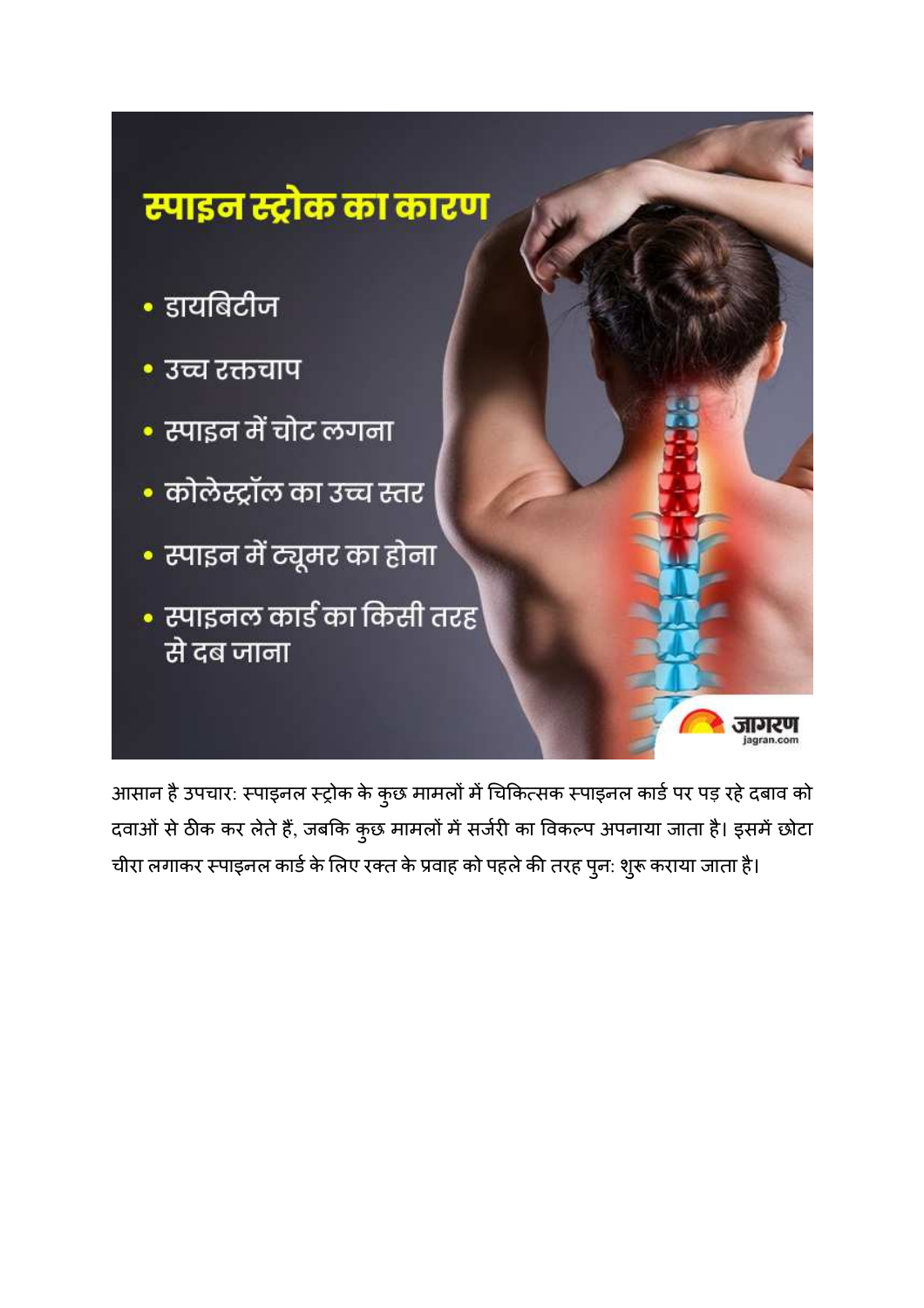#### **Celiac disease**

#### **The ultimate guide on everything you need to know about celiac disease (Hindustan Times: 20201218)**

https://www.healthshots.com/intimate-health/sexual-health/some-more-ridiculous-sex-tipsfrom-the-internet-you-just-shouldnt-believe/

Celiac disease is an autoimmune disease caused by an allergy to gluten. It can damage the intestines and needs to be looked into by a medical professional for timely diagnosis.

Many cultures consider grains to be sacred, because they are considered life-giving. To be honest, isn't far from the truth if you think about it. Grains like wheat, barley, and rye are converted into flour, and used widely across multiple cuisines. Be it the comforting roti, the fancy pizza, or the sweet cupcakes, you require flour to make most dishes.

There's no doubt that flour is important to make food, but what if you discovered you're allergic to the exact thing that gives you life? Well, most flours contain a protein called gluten. It's what helps to bind the flour, giving it a sticky texture. It's actually a fairly harmless ingredient for most people but for those allergic to it, it can be extremely damaging.

You see, when you're allergic to gluten, your body attacks itself. It goes into an overdrive against the protein, and ends up damaging its own intestines. Apart from the immediate discomfort, it can have devastating long-term effects.

When your small intestine gets damaged, it won't be able to absorb nutrients. Eventually, this mal-absorption can result in several deficiencies and diseases, related to malnourishment.

Allergy to gluten is referred to as celiac disease, which is classified as an autoimmune disorder. It isn't just a simple allergic reaction, but a life-threatening attack initiated by the body's immune system, with no medicine for cure. The only way to ensure gluten doesn't hurt you is to avoid it. Yes, you'd have to cut all sources of gluten from your diet.

So, how does one figure out if they have celiac disease, and if they need to fix their diet?

Well, the tricky part with celiac disease is that the symptoms are very common. It may seem like a simple digestion problem, until things get too serious. Here are some of the most common symptoms associated with it:

Abdominal painGasConstipationDiarrhoeaPoop that is too smelly, pale or floatsNauseaItchy rashVomiting

When the disease progresses and your body isn't absorbing any nutrients, the symptoms might get more pronounced: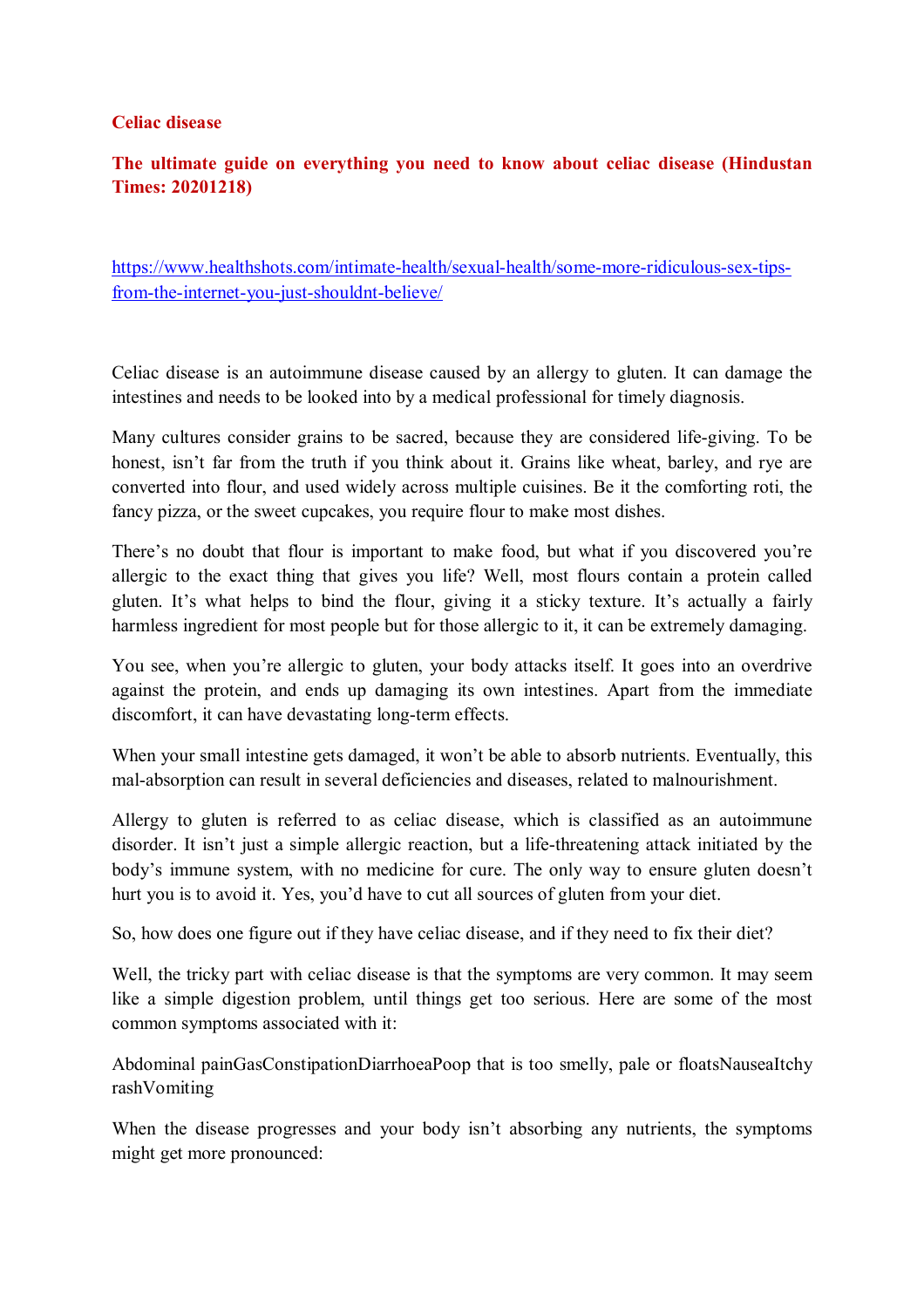Weight lossAnaemiaDamaged toothMood swingsProblems with focusDelayed growth and development in children

Clearly, you need to take celiac disease seriously, and get yourself diagnosed in order to make appropriate diet changes and replenish any deficiency.

How do you get diagnosed with celiac disease?

It can be diagnosed with simple blood tests:

Blood works for certain antibodiesComplete blood test to check for anaemiaLiver and kidney panel

Visit your doctor because other tests could be suggested, based on your case. In addition, if you get diagnosed with celiac disease, go for a diet plan developed by a professional to ensure you're meeting all your nutrient and vitamin needs. In the meanwhile, stop consuming anything with gluten in it. Ensure you're checking the ingredient list of anything you're buying from the market. Moreover, you can amp up the vegetables and fruits on your plate, because these are rich in all the essential nutrients but devoid of gluten.

#### **Air Pollution**

#### **A four-point action plan to improve Delhi's air (Hindustan: 20201218)**

https://www.hindustantimes.com/analysis/a-four-point-action-plan-to-improve-delhi-sair/story-uBznEWrnzcz6InOQ6TpBFM.html

A sustainable plan to reduce emissions from the transport sector requires a comprehensive and multi-year effort

Gurugram: Vehicles ply on roads, amid hazy weather conditions, in Gurugram, Saturday, Oct. 31, 2020. The concentration of major air pollutants PM 2.5 and PM 10 are high in the five immediate neighbours of Delhi including Gurugram, according to the air quality index (AQI) maintained by the Central Pollution Control Board (CPCB). (PTI Photo)(PTI31-10- 2020\_000070A)

Gurugram: Vehicles ply on roads, amid hazy weather conditions, in Gurugram, Saturday, Oct. 31, 2020. The concentration of major air pollutants PM 2.5 and PM 10 are high in the five immediate neighbours of Delhi including Gurugram, according to the air quality index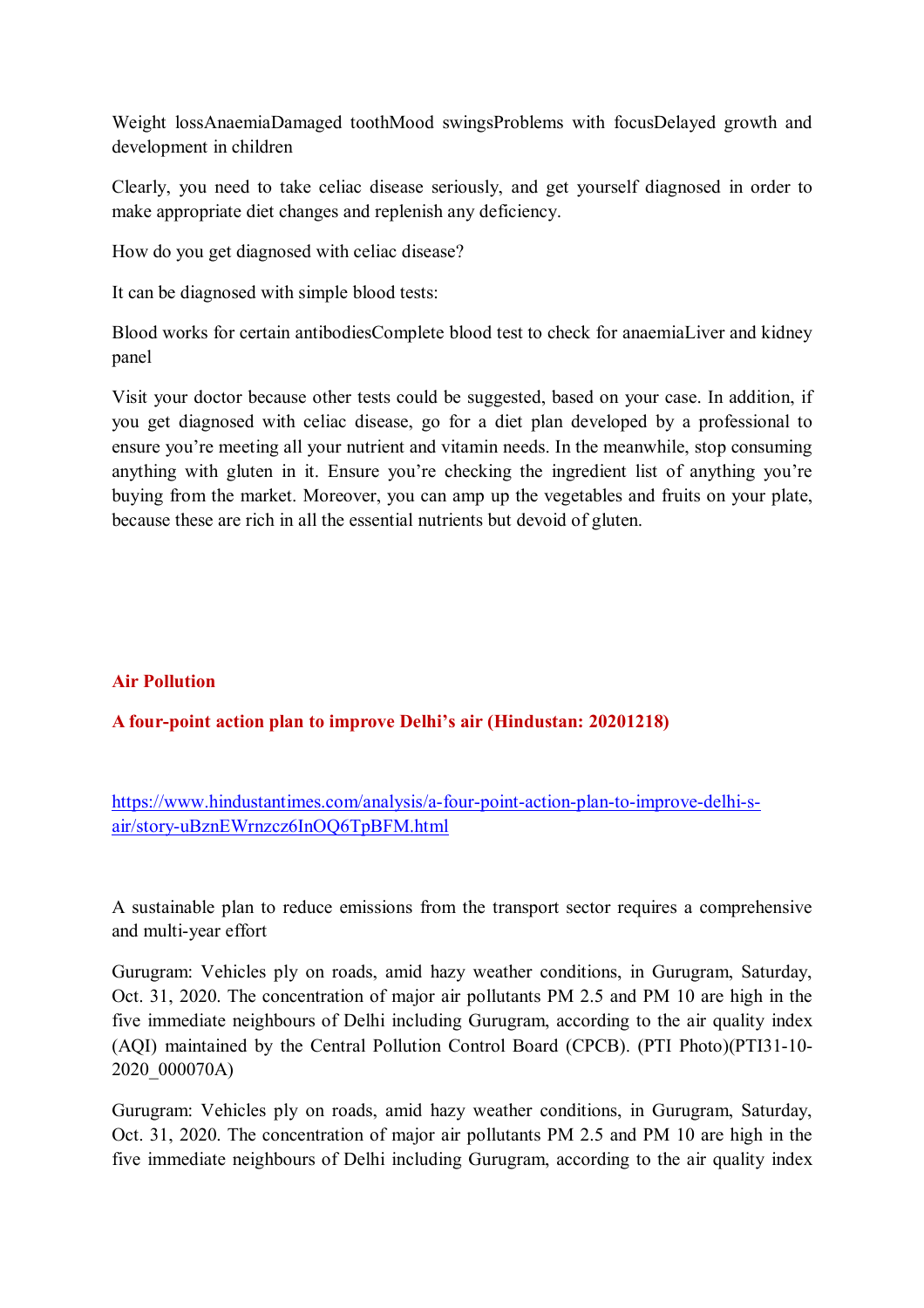(AQI) maintained by the Central Pollution Control Board (CPCB). (PTI Photo)(PTI31-10- 2020\_000070A)(PTI)

 The deteriorating air quality in Delhi has led the Centre to set up the Commission for Air Quality Management in National Capital Region and Adjoining Areas. Every year, as the air quality reaches dangerous proportions, emergency measures are taken to ease the situation. However, in the absence of a long-term strategy, the problem recurs every winter. The new commission, it is hoped, will initiate a comprehensive, multi-sectoral action strategy.

The causes of poor air in the National Capital Region (NCR) range from stubble-burning in neighbouring states to construction dust, industrial pollution, localised bonfires to meet the heating needs of the poor and emissions from motor vehicles. Transport remains a consistent and significant contributor to pollution across all seasons and time frames. Several source apportionment studies carried out variously by the Central Pollution Control Board, IIT, Kanpur and TERI have shown that on-road vehicular exhaust emissions account for nine per cent to 38% of particulate matter (PM2.5) in the atmosphere. Reducing vehicular emissions alone could positively impact the air quality of NCR.

Short-term interventions like the odd-even scheme have yielded temporary relief. Some significant initiatives to convert the state's bus and para-transit fleet to run on Compress Natural Gas (CNG) have also resulted some results, despite the substantial cost.

A sustainable plan to reduce emissions from the transport sector requires a comprehensive and multi-year effort. A four-pronged approach could help. One is deployment of clean technologies; electric mobility is a rapidly-growing choice, globally. India is focused on this sector, having formulated a National Electric Mobility Mission Plan and has instituted programmes that offer financial incentives for electric buses and other vehicles. However, effective deployment requires a comprehensive and actionable road map involving all stakeholders which has not been put in place. A phased road map stretching over 10-15 years needs to be prepared to raise the stakeholders' confidence.

This road map must cover supply- and demand-side interventions – mandating purchase of Electric Vehicles (EVs), establishing charging and swapping stations, awareness campaigns, setting standards and incentives to vehicle and component manufacturers. It should establish the way forward for registering Zero Emission Vehicles (ZEVs), increasing its share on roads by 50% or more (of all vehicles) and mandating that all buses, locally- operated freight vehicles, auto rickshaws and taxis in NCR become ZEVs by 2035.

Hydrogen Fuel Cell vehicles (HFCs), though not yet commercialised, are said to be a fitting complement to EVs, especially to cover long distances of freight and passenger commute.

A second is adopting shared and non-motorised transport. The key to effecting a modal shift is to persuade people to move from personal motor vehicles to either shared modes, like buses, metro rail and shared taxis or to non-motorised modes, like cycling and walking.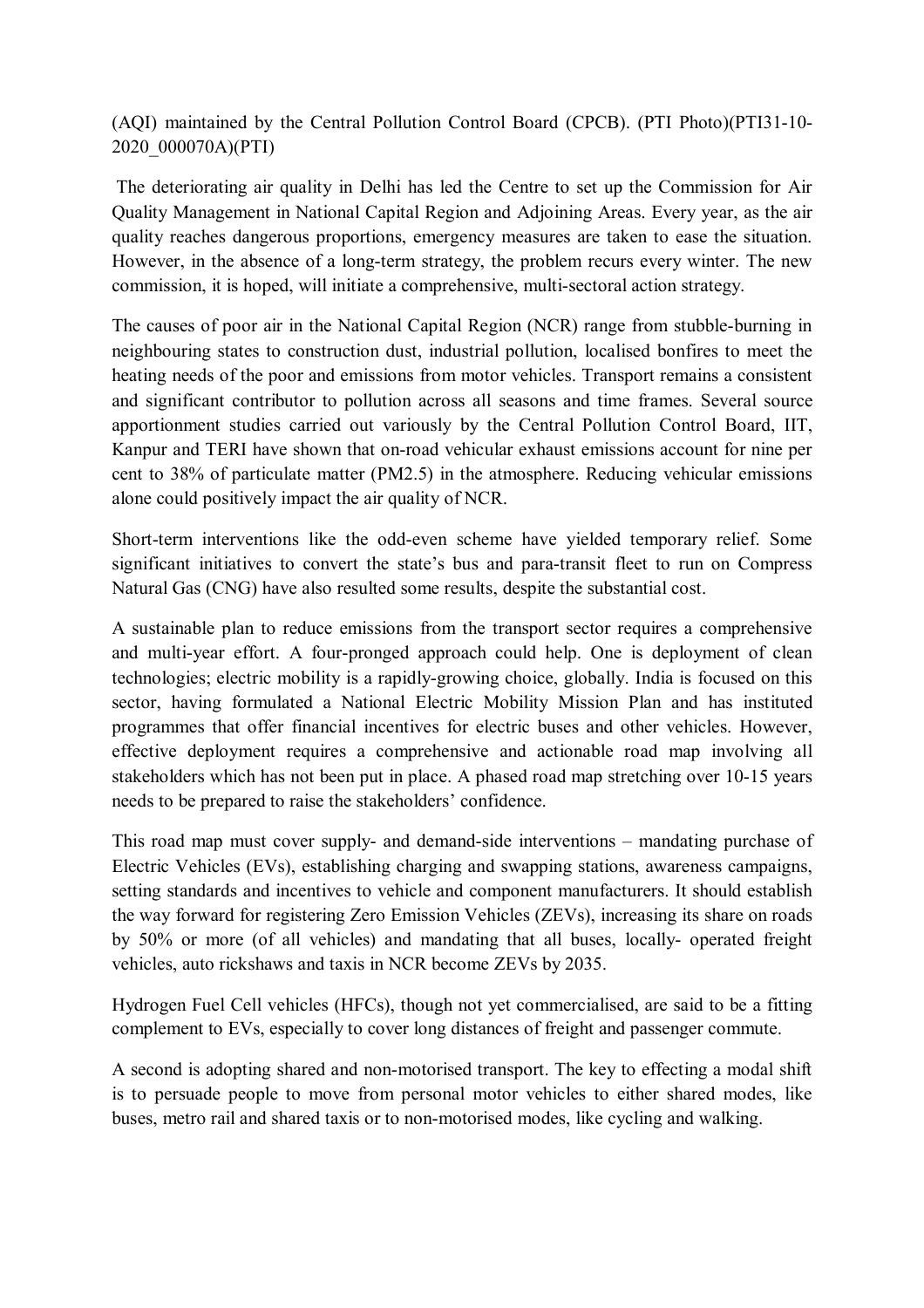Unfortunately, the quality of India's public transport systems – especially our city buses – have discouraged private vehicle commuters from making a shift. To date, our city bus systems are primarily designed for affordability, not quality.

Affluent commuters seek high-quality options, featuring door-to-door travel, greater comfort, less crowding, and tracking and smart ticketing choices. They are willing to pay higher fares for such services. To earn their buy-in, public transport should incorporate a variety of premium services that ensure quality even if it means steeper ticket prices. A strong push for premium, vastly improved last-mile connectivity options, to and from the Delhi metro would ensure ridership.

Meanwhile, Mobility as a Service (MaaS) is an emerging concept in some European cities that allows transportation services to be available on demand and as per need, through a mobile app. Identical to the app-based taxi services in India, MaaS cuts across modes of transport to offer multi-modal trip options based on willingness to pay, time availability and other parameters. In India, MaaS can revolutionise daily commutes and offer the muchneeded solution for a modal shift.

To promote non-motorised modes, NCR must invest in well-planned and safer infrastructure for cycling and walking. Developing bicycling and pedestrian masterplans and implementing them effectively could be key. For shorter commutes, these can be important modes of travel.

A third is improving traffic flow. If traffic congestion is reduced and vehicles move seamlessly, then vehicular pollution will diminish. This is because moving vehicles will disperse the emissions effectively, ensuring they don't get locked up in one location.

Staggering peak time travel could be a solution to distribute the movement of traffic over a longer period of the day. Offices and commercial establishments can adopt staggered and flexible timings for employees.

A fourth is reducing travel demand. Improving online delivery of public services can help reduce the average number of trips people make. Policies and supporting infrastructure that allow citizens to work from home and shop online will help this effort.

Likewise, mixed land-use planning could reduce trip lengths. Newly-developing areas should co-locate offices, commercial and residential addresses to minimise long commutes.

These actions to reduce vehicular pollution could begin the process of improving NCR's air quality. However, the need of the hour is a focused, comprehensive, systematic and multiyear effort across sectors. Today, Delhi looks up to the commission to develop a scientific plan with a long-term vision, be adequately resourced and empowered to implement it. This holds out a glimmer of hope that people can breathe easy in future winter seasons.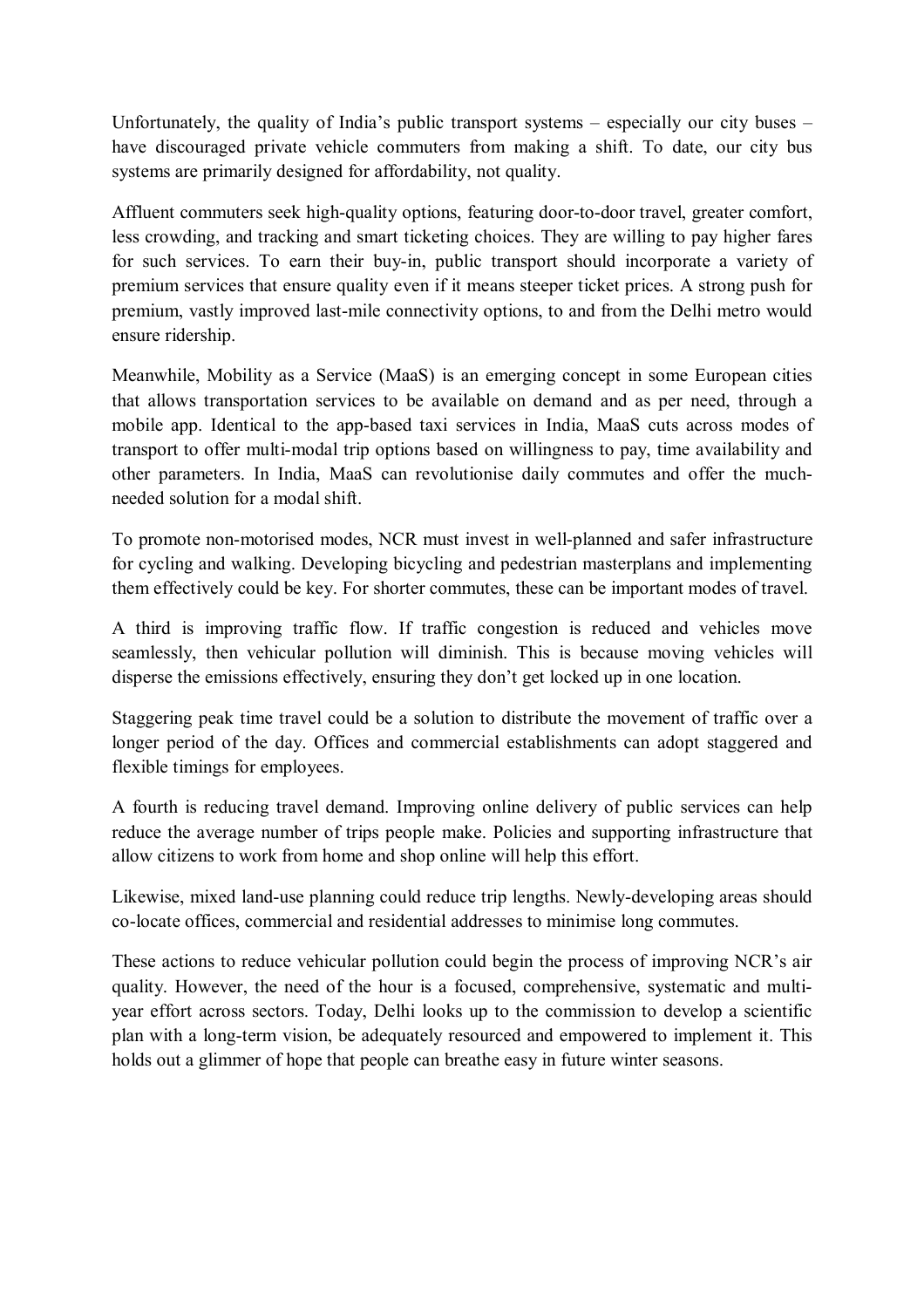#### **Heart Disease**

#### **Nightmares linked to anxiety, insomnia in heart patients (New Kerala: 20201218)**

https://www.newkerala.com/news/2020/217924.htm

Tokyo, Dec 17 : Heart patients with weekly nightmares are five times more likely to feel depressed or anxious and even more likely to have difficulty sleeping compared to those without frequent nightmares, say researchers.

 According to the study, published in the European Journal of Cardiovascular Nursing, psychological disorders and insomnia are linked with the development and progression of heart disease and upsetting dreams could be a clue that patients need extra prevention efforts.

"Our study shows strong associations between depression, anxiety, insomnia, and bad dreams in patients with heart disease," said study author Takashi Kohno from the Keio University in Japan.

"As this was an observational study, it cannot determine the cause-effect relationship, but it may be bidirectional. In other words, depression, anxiety and insomnia may cause nightmares, and nightmares could lead to depression, anxiety and insomnia," Kohno added.

Previous research has shown that frequent nightmares are associated with sleep and psychological disorders in the general population.

This was the first study to investigate this relationship in patients with heart diseases. It also examined whether heart medications were connected with unpleasant dreams.

The study included 1,233 patients admitted with various heart diseases to Keio University Hospital. The average age was 64 years and 25 per cent were women.

Nightmares, sleep and psychological characteristics were assessed with self-reported questionnaires and sleep-disordered breathing (when breathing stops and starts during sleep) was measured using overnight pulse oximetry (a measure of blood oxygen levels).

The findings showed that nearly 15 per cent of patients had at least one nightmare per month, and 3.6 per cent had at least one nightmare per week (defined as frequent nightmares).

Women were more likely to have frequent unpleasant dreams compared to men. Some 45.9 per cent of patients reported insomnia, 18.5 per cent had depression, 16.9 per cent had anxiety, and 28.0 per cent had sleep-disordered breathing.

Frequent nightmares were not associated with heart medications and sleep-disordered breathing but were linked with depression, anxiety, and insomnia.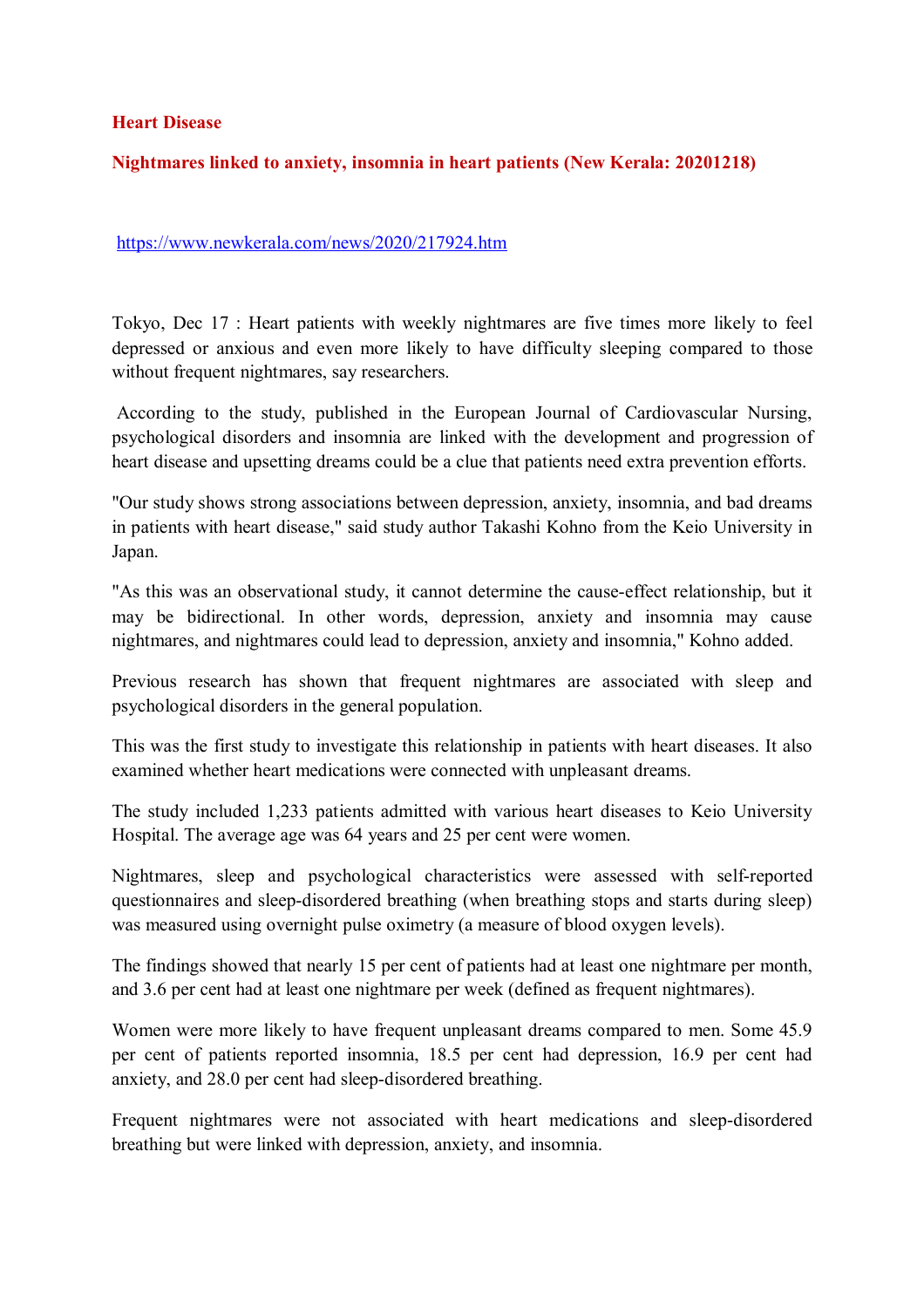Patients with weekly bad dreams were five times more likely to be depressed, five times more likely to be anxious and seven times more likely to have insomnia.

"The prevalence of nightmares and frequent nightmares in the general population, reported by other groups, is similar to the experience of heart patients in our study," the researchers said.

"Nightmares may be an alert for underlying psychological or sleep problems that should be addressed to avoid new, or worsening, heart problems. Healthcare professionals should include a question about bad dreams in their assessments," the authors noted.

#### **Oral contraceptive pills**

#### **Oral contraceptive pills protect against ovarian, endometrial cancer (New Kerala: 20201218)**

#### https://www.newkerala.com/news/2020/217889.htm

Washington , December 17: A comprehensive study from Uppsala University, involving more than 250,000 women, shows that oral contraceptive use protects against ovarian and endometrial cancer.

The protective effect remains for several decades after discontinuing the use. The study is published in the journal Cancer Research.

Ovarian and endometrial cancer are among the most common gynaecological cancers, with a lifetime risk of just over 2 per cent. Endometrial cancer is slightly more common but as it has clearer symptoms and is therefore often detected at an early stage, the mortality rate is low.

However, ovarian cancer is among the deadliest cancers, since it is often not detected until it has already spread to other parts of the body.

The first oral contraceptive pill was approved already in the 1960s, and 80 per cent of all women in Western Europe have used oral contraceptives at some point in their life.

Oral contraceptives include oestrogen and progestin, which are synthetic forms of the female sex hormones. The oestrogen and progestin in oral contraceptives prevent ovulation and thereby protect against pregnancy.

In the current study, the scientists compared the incidence of breast, ovarian and endometrial cancers between women who had used oral contraceptive pills and those who had not.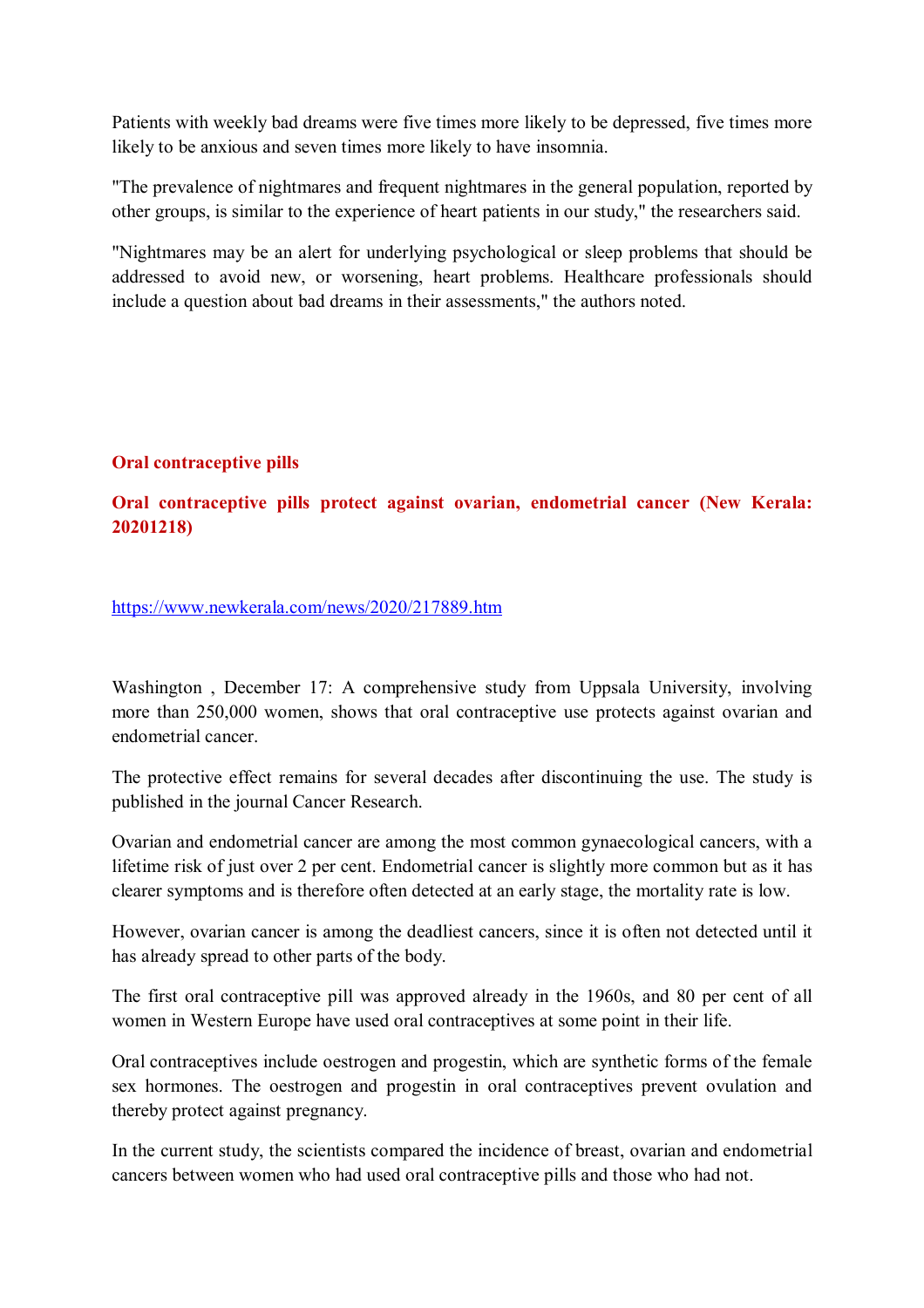"It was clear that women who had used oral contraceptive pills had a much lower risk of developing both ovarian and endometrial cancer. Fifteen years after discontinuing with oral contraceptives, the risk was about 50 per cent lower. However, a decreased risk was still detected up to 30-35 years after discontinuation," said Asa Johansson at the Department of Immunology, Genetics and Pathology, Uppsala University, one of the leading researchers behind the study.

However, oral contraceptive pills have previously been associated with an increased risk of breast cancer.

"Surprisingly, we only found a small increased risk of breast cancer among oral contraceptive users, and the increased risk disappeared within a few years after discontinuation," said Johansson.

"Our results suggest that the lifetime risk of breast cancer might not differ between ever and never users, even if there is an increased short-term risk," added Johansson.

The results from the current study are important, since oral contraceptive use has commonly been associated with side effects such as deep vein thrombosis and breast cancer.

"In addition to protecting against pregnancy, we have shown that oral contraceptive pills also have other positive effects. Our results can enable women and physicians to make more informed decisions about which women should use oral contraceptive pills," said Therese Johansson, one of the PhD students behind the study.

#### **Women Health**

**Oral hormone therapy shown to significantly alter metabolome of menopausal women (New Kerala: 20201218)** 

#### https://www.newkerala.com/news/2020/217881.htm

Washington, December 17: Groundbreaking research led by a team of scientists including a University of Massachusetts Amherst biostatistician shows that oral hormone therapy (HT) significantly alters the metabolome of postmenopausal women.

This finding, which examined blood specimens from the landmark Women's Health Initiative (WHI) study, may help explain the disease risks and protective effects associated with different regimens of hormone therapy.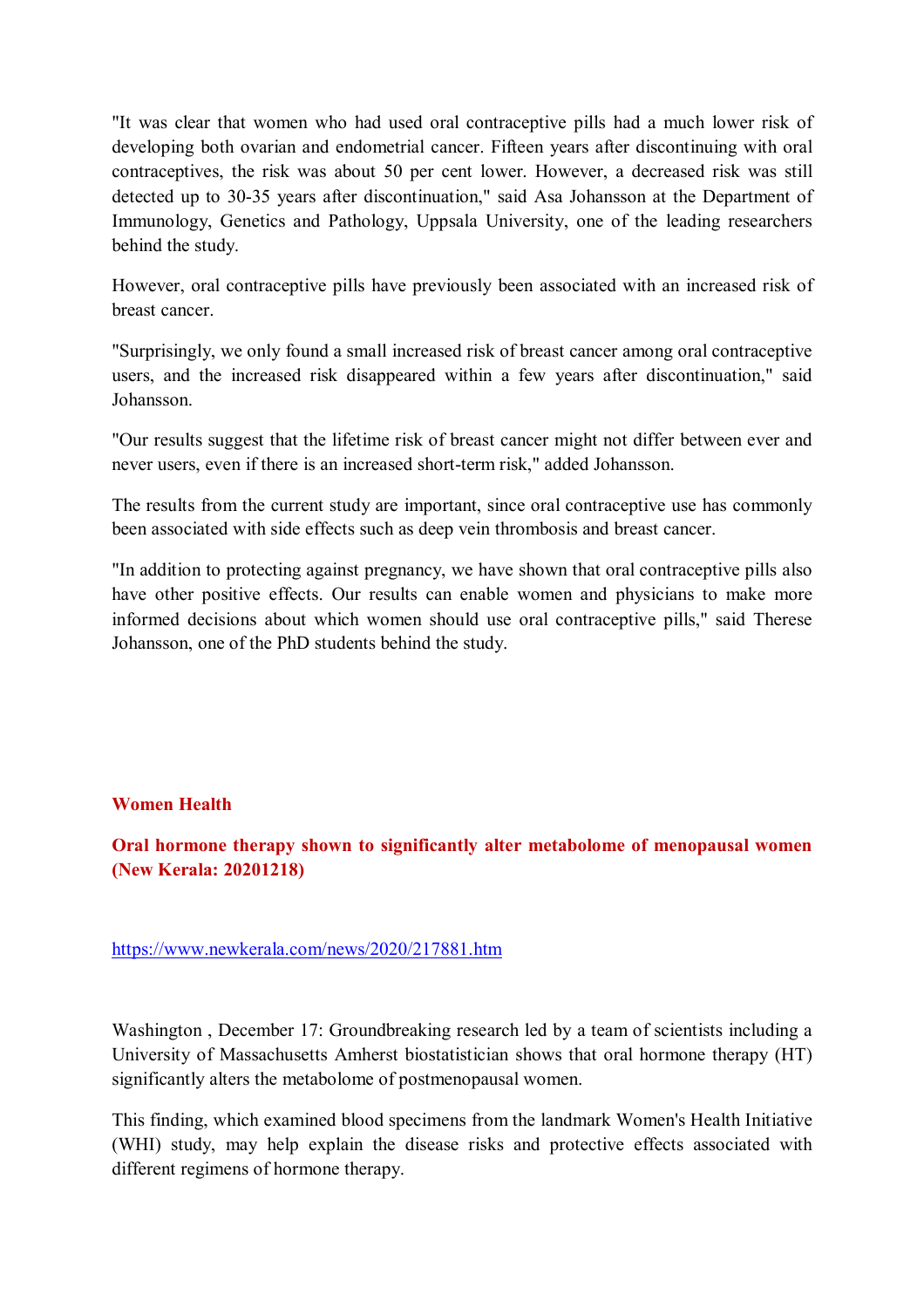"This is the first analysis of the metabolomic effects of hormone therapy conducted within the framework of a randomized clinical trial," said Raji Balasubramanian, associate professor in the School of Public Health and Health Sciences, whose research connects biostatistics, molecular epidemiology, and women's health.

Balasubramanian, in collaboration with Dr Kathryn M Rexrode at Brigham and Women's Hospital, a teaching affiliate of Harvard Medical School, and colleagues at the Broad Institute of Harvard and MIT, Harvard's TH Chan School of Public Health, Brown University, and several institutions in Spain, wanted to study whether hormone therapy alters the universe of small molecule metabolites.

"The answer was a resounding yes," said Balasubramanian, lead author of the paper published in Circulation Genomic and Precision Medicine.

The WHI's hormone therapy trials in the 1990s examined the effects on coronary heart disease (CHD), breast cancer, and other conditions of two hormone therapies-- estrogen alone and a combination of estrogen and progestin.

The combination therapy was found to significantly increase CHD risk by 29 per cent; estrogen alone was found to decrease CHD risk by 9 per cent, although this effect was not statistically significant.

"Our focus was on cardiovascular disease and understanding at a molecular level why these two hormone therapy regimens had disparate effects in regard to cardiovascular disease," Balasubramanian said.

Using liquid chromatography mass spectrometry (LC-MS) techniques, researchers at the Broad Institute measured 481 metabolites in blood specimens from the WHI hormone therapy trial participants 503 from women in the estrogen-only group, half of whom were on placebo; and 431 in the estrogen plus progestin group, with half on placebo.

The research team recorded measurements obtained right before hormone therapy began and one year later, when the women were still on active treatment or placebo.

The findings revealed "profound changes in the metabolome, spanning a wide range of classes including lipids, amino acids and other small molecule metabolites," Balasubramanian said.

In fact, 62 per cent of metabolites were significantly changed with estrogen-alone therapy, and 52 per cent with estrogen plus progestin.

While most of the changes in metabolites were consistent with each type of hormone therapy, 22 metabolites were identified that had discordant effects. Twelve of those were associated with CHD risk in an evaluation of an independent WHI dataset.

With estrogen-alone treatment, the changes in all 12 metabolites provided a protective CHD effect. With estrogen plus progestin, 11 metabolites were unchanged.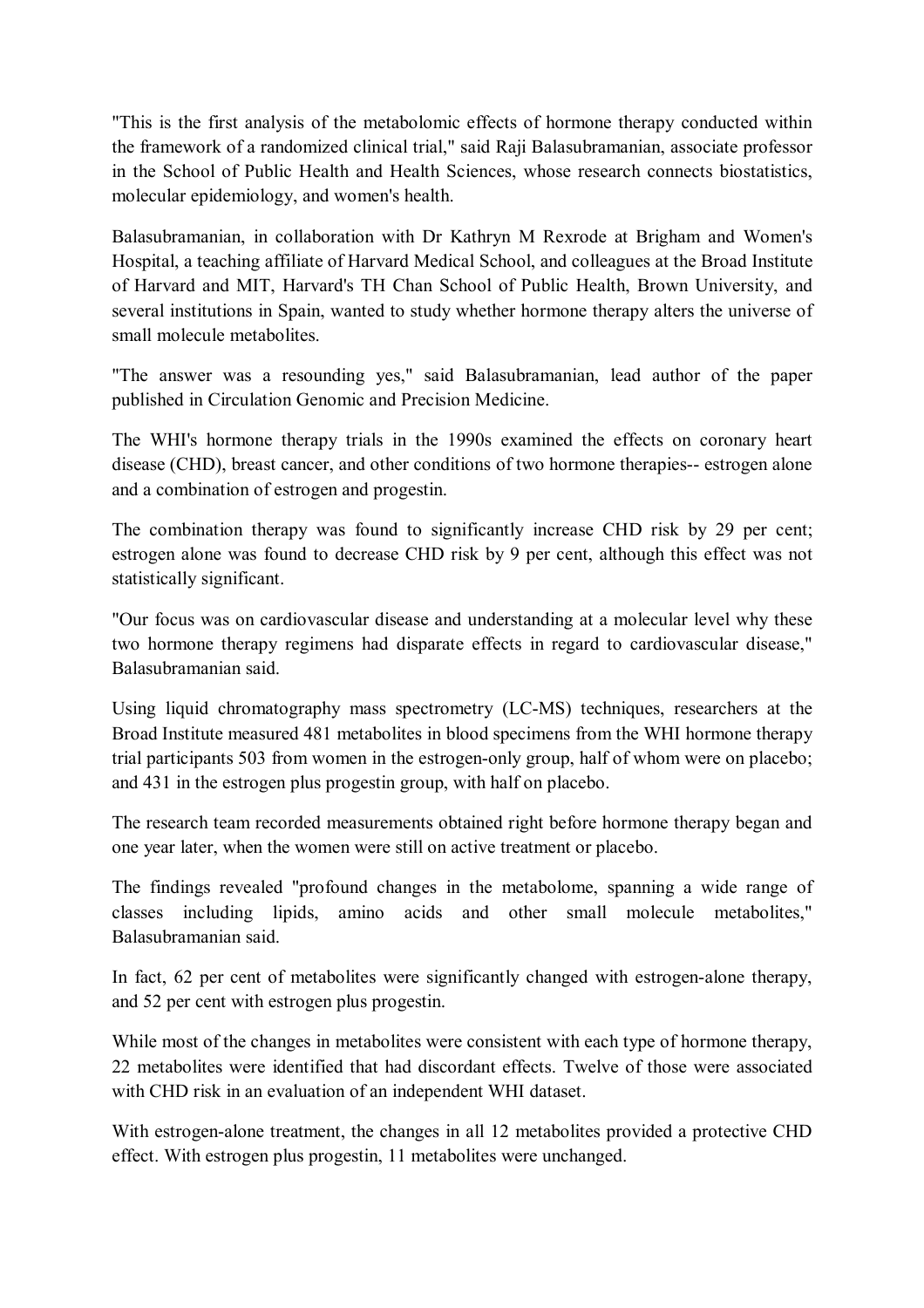The amino acid lysine was significantly altered by both hormone therapies, but in the opposite direction. Estrogen-alone therapy increased lysine levels, providing a protective effect, and estrogen plus progestin decreased lysine levels, elevating CHD risk.

"Getting a handle on what subset of metabolites had differential changes between the two drugs related to cardiovascular diseases might point to the molecular underpinnings of the difference in risk between the two treatments," Balasubramanian said.

UMass Amherst 2020 graduate Ryan Sheehan contributed to the data analytic aspects of the study and continues to work in Balasubramanian's lab as a research associate.

Taking part in the study was "the best experience a student could have," he says. "Not only was I able to contribute my own skills and knowledge to this important paper, but also I was able to learn so much about the processes that go on with professional research. The amount of time and attention to detail that went into each step is something I will try to mimic in my own work as I progress in my professional career."

The study also lays the groundwork for identifying other hormone therapy-related metabolomic changes in a broader age group of women and how those changes are associated with differential risks for other health conditions, such as breast cancer, depending on the hormone regimen.

"We're excited to contribute to advancing research in women's health," Balasubramanian said.

#### **Neurology**

**Immune cells in the brain may help prevent seizures (Medical News Today: 20201218)** 

https://www.medicalnewstoday.com/articles/immune-cells-in-the-brain-may-help-preventseizures

Research in mice reveals that immune cells in the brain constantly survey their neighborhood for overexcited nerve cells. The findings could shed light on neurological conditions in which nerves are "hyperexcitable," such as epilepsy and Alzheimer's disease.

Image credit: CHRISTOPH BURGSTEDT/SCIENCE PHOTO LIBRARY/Getty Images

Night and day, immune cells in the brain called microglia restlessly extend and retract branch-like "processes" into their surroundings.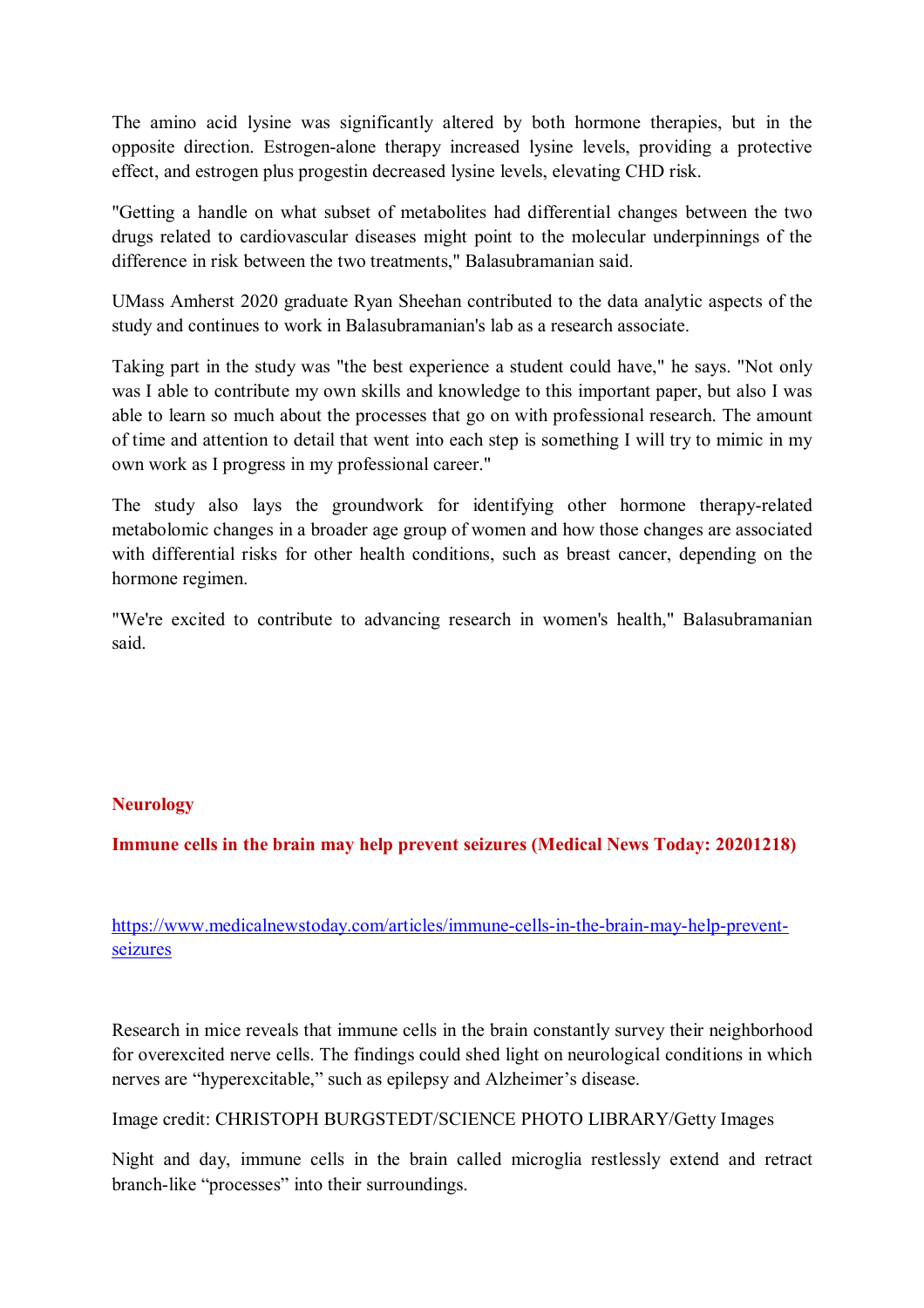The established view among neuroscientists has been that the cells are looking for invading pathogens or evidence of damage.

"This never made sense to me," says Dr. Katerina Akassoglou, a senior investigator at Gladstone Institutes in San Francisco, CA.

"Why would a cell expend so much energy for something that might never happen? I always thought there must be another reason for microglia to be moving all the time, likely related to a normal function in the brain," she adds.

Dr. Akassoglou and her colleagues have now shown that the cells use their processes to monitor neighboring nerve cells for signs of overexcitement. When they touch overactive cells, the processes somehow limit their activity and prevent seizures.

"Microglia seem to sense which neuron is about to become overly active, and keep it in check by making contact with it, which prevents that neuron's activity from escalating," explains Dr. Mario Merlini, the study's co-first author and a former research scientist in Dr. Akassoglou's lab who now heads a team at the University of Caen Normandie in France.

Inactive microglia

Hyperexcitable neurons are known to be involved in a wide range of neurological conditions, including Alzheimer's disease, traumatic brain injury, epilepsy, and autism.

After years of trying, researchers in Dr. Akassoglou's lab managed to create a strain of mice called MgPTX, in which the microglia are alive but unable to send out processes.

"It was purely driven by curiosity," says Dr. Akassoglou. "We just wanted to know, why do these cells move all the time, and what happens to the brain if they stop?"

For a while, the mice appeared to be fine, but then some of them began to have seizures.

Seizures occur when there is an uncontrolled burst of electrical activity in the brain.

To observe the effects of overstimulation on a discrete part of the mouse brain, the scientists developed a novel technique for continually tickling the whiskers of normal and MgPTX mice as they ran on a wheel.

The automated whisker stimulation model allowed the scientists to image overactive neurons in the whisker barrel cortex of the mouse brain, where processing of signals from the whiskers takes place.

The researchers discovered that in genetically normal mice, microglia primarily extend their processes toward active neurons.

Crucially, the researchers discovered that when a process touches an active neuron, the cell's activity does not increase any further. By contrast, in MgPTX mice — whose microglia cannot send out branches — this calming of hyperexcitable nerves does not occur.